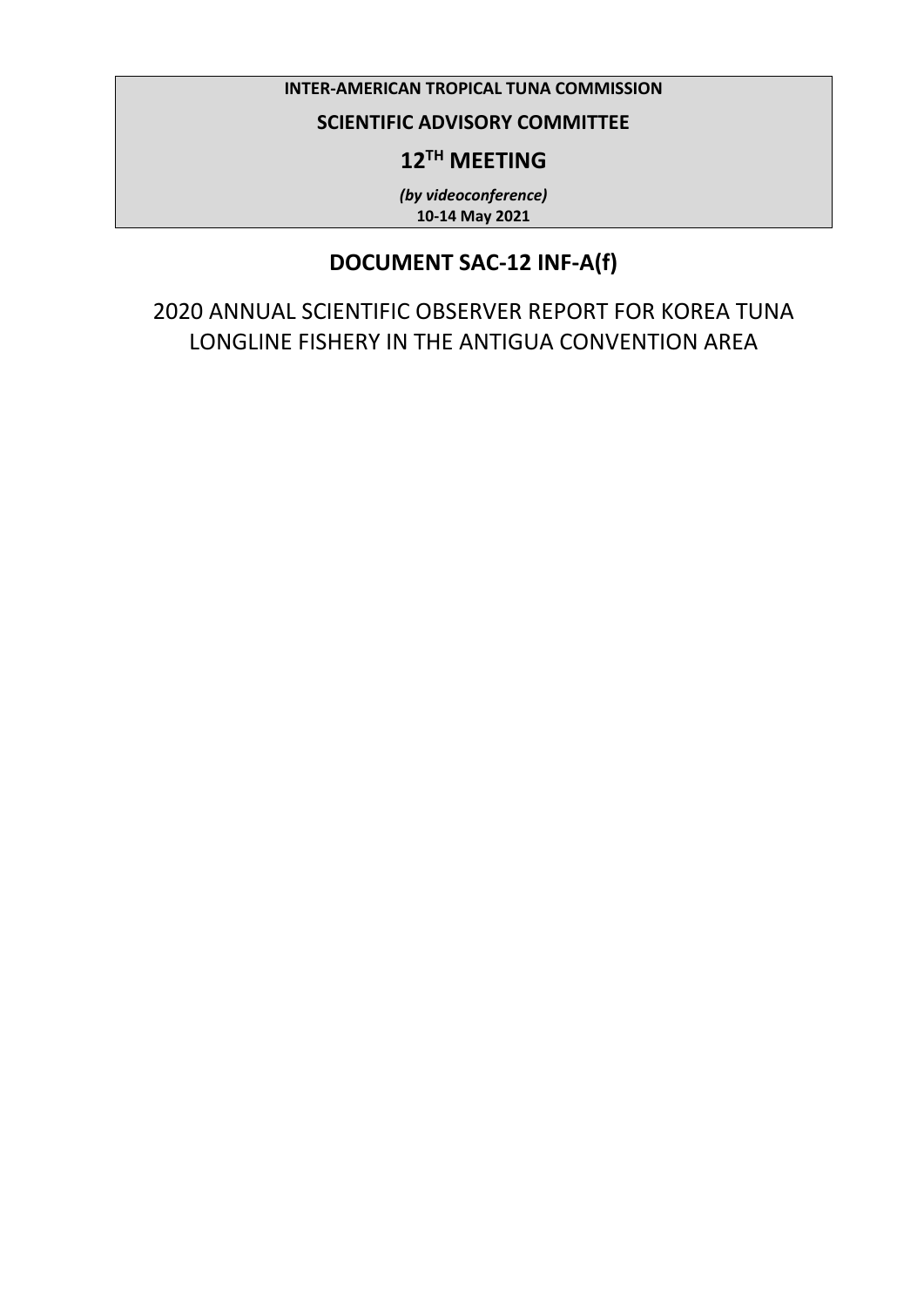**CPC Korea (KOR)**

|                                                             |                               |      |                    |                         |      |            |                |        | FLEET INFORMATION (vessels >20m LOA) |        |                                                                              |        |               |      |                           |                                       |           |            |                |
|-------------------------------------------------------------|-------------------------------|------|--------------------|-------------------------|------|------------|----------------|--------|--------------------------------------|--------|------------------------------------------------------------------------------|--------|---------------|------|---------------------------|---------------------------------------|-----------|------------|----------------|
|                                                             |                               |      |                    | Both set types combined |      |            |                |        |                                      |        | <b>Shallow sets</b><br>$(<$ 15 HPB/HBF <sup>1</sup> or <100m max hook depth) |        |               |      |                           | (≥15 HPB/HBF or ≥100m max hook depth) | Deep sets |            |                |
|                                                             |                               |      | From               |                         |      | To         |                |        | <b>From</b>                          |        |                                                                              | To     |               |      | From                      |                                       |           | To         |                |
| <b>Period covered</b>                                       |                               | Dav  | Month              | Year                    | Dav  | Month      | Year           | Day    | <b>Month</b>                         | Year   | Day                                                                          | Month  | Year          | Day  | Month                     | Year                                  | Day       | Month      | Year           |
|                                                             | Date range                    |      | <b>JAN</b>         | 2020                    | 31   | <b>DEC</b> | 2020           | Select | Select                               | Select | <b>Select</b>                                                                | Select | Select        | 1    | <b>JAN</b>                | 2020                                  | 31        | <b>DEC</b> | 2020           |
|                                                             |                               | Deg. | Min.               | Hem.                    | Deg. | Min.       | Hem.           | Deg.   | Min.                                 | Hem.   | Deg.                                                                         | Min.   | Hem.          | Deg. | Min.                      | Hem.                                  | Deg.      | Min.       | Hem.           |
|                                                             | Longitude                     | 114  | 55                 | W                       | 149  | 59         | W              |        |                                      | W      |                                                                              |        | W             | 114  | 55                        | W                                     | 149       | 59         | W              |
| Area fished                                                 | Latitude                      | Deg. | Min.               | Hem.                    | Deg. | Min.       | Hem.           | Deg.   | Min.                                 | Hem.   | Deg.                                                                         | Min.   | Hem.          | Deg. | Min.                      | Hem.                                  | Deg.      | Min.       | Hem.           |
|                                                             |                               | 8    | 34                 | N                       | 15   | 12         | S              |        |                                      | Select |                                                                              |        | <b>Select</b> | 8    | 34                        | N                                     | 15        | 12         | S.             |
|                                                             |                               |      | <b>Total Fleet</b> | <b>Observed</b>         |      |            | % observed     |        | <b>Total Fleet</b>                   |        | <b>Observed</b>                                                              |        | % observed    |      | <b>Total Fleet</b>        | <b>Observed</b>                       |           |            | % observed     |
|                                                             | No. of vessels that fished    |      | 66                 |                         | 6    | 9          |                |        |                                      |        |                                                                              |        |               |      | 66                        | 6                                     |           |            | 9              |
|                                                             | No. of trips                  |      |                    |                         |      |            |                |        |                                      |        |                                                                              |        |               |      |                           |                                       |           |            |                |
|                                                             | No. of effective days fishing |      | 10115              | 290                     |      | 3          |                |        |                                      |        |                                                                              |        |               |      | 10115                     | 290                                   |           |            | 3              |
|                                                             | No. of sets                   |      | 10118              | 265                     |      | 3          |                |        |                                      |        |                                                                              |        |               |      | 10118                     | 265                                   |           |            | 3              |
| (If unknown, approx. no. of hooks/set, using $a^*$ )        | No. of hooks (in thousands)   |      | 23275              | 427                     |      |            | $\overline{2}$ |        |                                      |        |                                                                              |        |               |      | 23275                     | 427                                   |           |            | $\overline{2}$ |
| Predominant <sup>2</sup> hook type/size (IATTC (IATTC code) |                               |      | C-15, C-25         | C-15, C-25              |      |            |                |        |                                      |        |                                                                              |        |               |      | C-15, C-25                | C-15, C-25                            |           |            |                |
| Predominant bait type <sup>3</sup>                          |                               |      | SQ & A & F         | SQ & A & F              |      |            |                |        | Select                               |        | Select                                                                       |        |               |      | <b>SQ &amp; A &amp; F</b> | <b>SQ &amp; A &amp; F</b>             |           |            |                |

 $<sup>1</sup>$  Hooks per basket / Hooks between floats</sup>

<sup>2</sup> "Predominant" means most common, i.e., >50%.

Click here for IATTC hook codes.

 $^3$  Bait code: SQ – squid; F – fishes (e.g. Scomber spp.); A – artificial lure (e.g. plastic jig)

#### **Add additional comments below**

As data of Korean tuna longline fishery in 2020 are under review, 'Total Fleet' information related to 'efforts' are preliminary.

The final version will be re‐submitted to the Secretariat as soon as completing data review.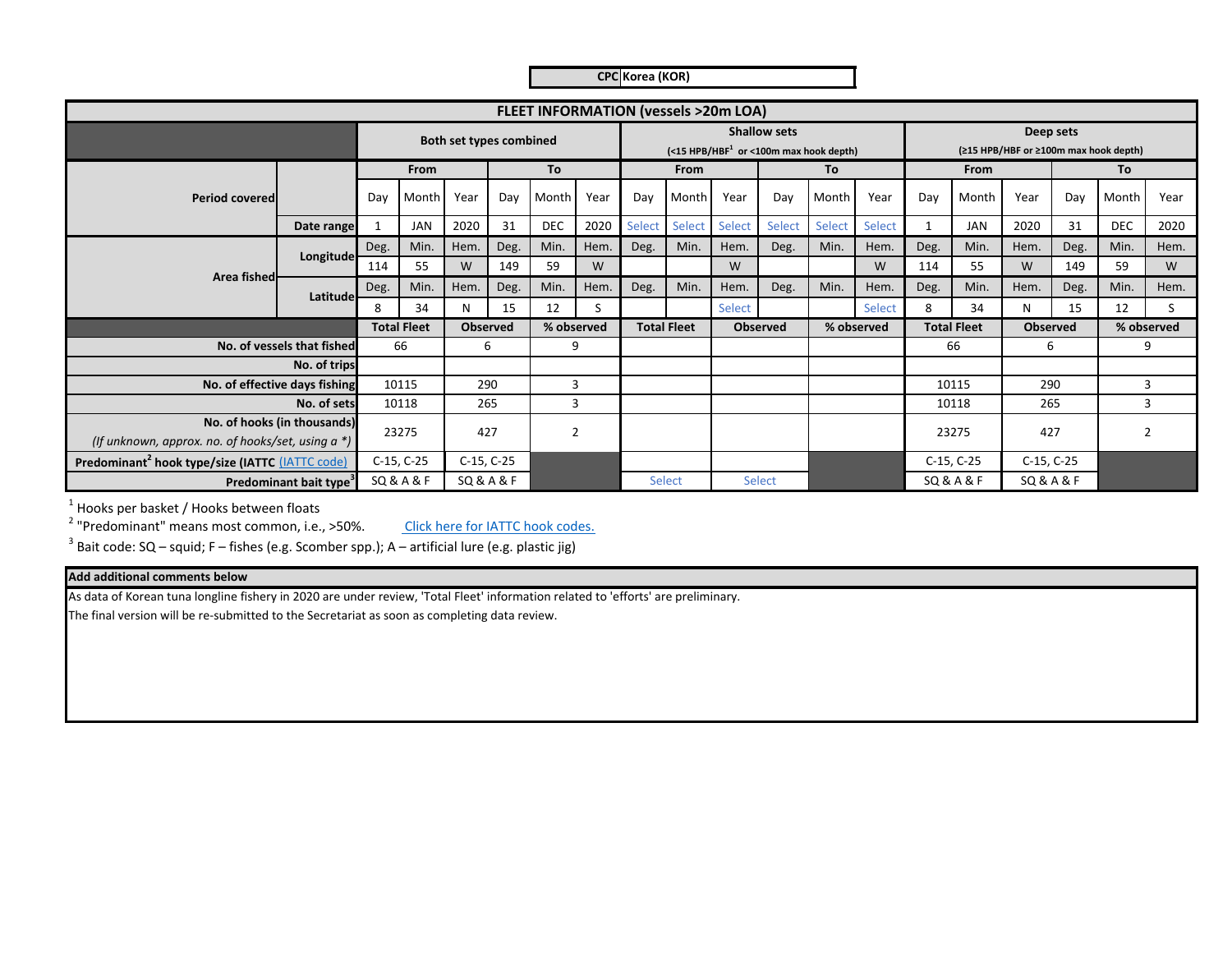|                        |                                                  |                             | NON-RETAINED SPECIES (vessels >20m LOA) |                |       |                     |                                                       |                |                |                                       |
|------------------------|--------------------------------------------------|-----------------------------|-----------------------------------------|----------------|-------|---------------------|-------------------------------------------------------|----------------|----------------|---------------------------------------|
|                        |                                                  | No. of individuals observed |                                         |                |       |                     |                                                       |                |                |                                       |
|                        |                                                  |                             |                                         |                |       | <b>Shallow sets</b> |                                                       |                | Deep sets      |                                       |
|                        |                                                  |                             | Both set types combined                 |                |       |                     | $(<$ 15 HPB/HBF <sup>1</sup> or <100m max hook depth) |                |                | (≥15 HPB/HBF or ≥100m max hook depth) |
|                        |                                                  |                             | Released                                |                |       | Released            |                                                       |                | Released       |                                       |
| <b>Species</b>         | <b>Species</b>                                   | Alive                       | Dead                                    | Condition      | Alive | Dead                | Condition                                             | Alive          | Dead           | Condition                             |
| code                   |                                                  |                             |                                         | unknown        |       |                     | unknown                                               |                |                | unknown                               |
| Sea turtles            |                                                  |                             |                                         |                |       |                     |                                                       |                |                |                                       |
|                        | Click to add a sea turtle species                |                             |                                         |                |       |                     |                                                       |                |                |                                       |
|                        | Click to add a sea turtle species                |                             |                                         |                |       |                     |                                                       |                |                |                                       |
|                        | Click to add a sea turtle species                |                             |                                         |                |       |                     |                                                       |                |                |                                       |
|                        | Click to add a sea turtle species                |                             |                                         |                |       |                     |                                                       |                |                |                                       |
|                        | Click to add a sea turtle species                |                             |                                         |                |       |                     |                                                       |                |                |                                       |
|                        | Click to add a sea turtle species                |                             |                                         |                |       |                     |                                                       |                |                |                                       |
|                        | Click to add a sea turtle species                |                             |                                         |                |       |                     |                                                       |                |                |                                       |
| <b>Sharks and Rays</b> |                                                  |                             |                                         |                |       |                     |                                                       |                |                |                                       |
| <b>BSH</b>             | Blue shark (Prionace glauca)                     | 182                         | 28                                      | 12             |       |                     |                                                       | 182            | 28             | 12                                    |
| <b>FAL</b>             | Silky shark (Carcharhinus falciformis)           | 85                          | 30                                      | $\overline{3}$ |       |                     |                                                       | 85             | 30             | $\overline{3}$                        |
| <b>LMA</b>             | Longfin mako shark (Isurus paucus)               | 4                           | 4                                       |                |       |                     |                                                       | 4              | $\overline{4}$ |                                       |
| <b>BTH</b>             | Bigeye thresher shark (Alopias superciliosus)    | 22                          | 6                                       |                |       |                     |                                                       | 22             | 6              |                                       |
| $\overline{ocs}$       | Oceanic whitetip shark (Carcharhinus longimanus) | 11                          | $\mathbf{1}$                            |                |       |                     |                                                       | 11             | 1              |                                       |
| PTH                    | Pelagic thresher shark (Alopias pelagicus)       | 18                          | $\overline{2}$                          | $\mathbf{1}$   |       |                     |                                                       | 18             | $\overline{2}$ | $\mathbf{1}$                          |
| SPZ                    | Smooth hammerhead shark (Sphyrna zygaena)        | $\overline{3}$              | $\mathbf{1}$                            |                |       |                     |                                                       | $\overline{3}$ | 1              |                                       |
| <b>SSN</b>             | Scalloped bonnethead (Sphyrna corona)            | $\overline{2}$              |                                         |                |       |                     |                                                       | $\overline{2}$ |                |                                       |
| <b>PSK</b>             | Crocodile shark (Pseudocarcharias kamoharai)     | 224                         | 76                                      |                |       |                     |                                                       | 224            | 76             |                                       |
| <b>CCL</b>             | Blacktip shark (Carcharhinus limbatus)           |                             | $\overline{2}$                          |                |       |                     |                                                       |                | $\overline{2}$ |                                       |
| <b>PLS</b>             | Pelagic stingray (Pteroplatytrygon violacea)     | 221                         | 117                                     | 5              |       |                     |                                                       | 221            | 117            | 5                                     |
| <b>MNT</b>             | Manta rays (Manta spp.)                          | $\overline{2}$              |                                         |                |       |                     |                                                       | $\overline{2}$ |                |                                       |
| SSQ                    | Velvet dogfish (Scymnodon squamulosus)           | 135                         | 50                                      |                |       |                     |                                                       | 135            | 50             |                                       |
|                        | Click to add a shark or ray species              |                             |                                         |                |       |                     |                                                       |                |                |                                       |
|                        | Click to add a shark or ray species              |                             |                                         |                |       |                     |                                                       |                |                |                                       |
|                        | Click to add a shark or ray species              |                             |                                         |                |       |                     |                                                       |                |                |                                       |
|                        | Click to add a shark or ray species              |                             |                                         |                |       |                     |                                                       |                |                |                                       |
|                        | Click to add a shark or ray species              |                             |                                         |                |       |                     |                                                       |                |                |                                       |
|                        | Click to add a shark or ray species              |                             |                                         |                |       |                     |                                                       |                |                |                                       |
|                        | Click to add a shark or ray species              |                             |                                         |                |       |                     |                                                       |                |                |                                       |
|                        | Click to add a shark or ray species              |                             |                                         |                |       |                     |                                                       |                |                |                                       |
|                        | Click to add a shark or ray species              |                             |                                         |                |       |                     |                                                       |                |                |                                       |
|                        | Click to add a shark or ray species              |                             |                                         |                |       |                     |                                                       |                |                |                                       |
|                        | Click to add a shark or ray species              |                             |                                         |                |       |                     |                                                       |                |                |                                       |
|                        | Click to add a shark or ray species              |                             |                                         |                |       |                     |                                                       |                |                |                                       |
|                        | Click to add a shark or ray species              |                             |                                         |                |       |                     |                                                       |                |                |                                       |
|                        | Click to add a shark or ray species              |                             |                                         |                |       |                     |                                                       |                |                |                                       |
|                        | Click to add a shark or ray species              |                             |                                         |                |       |                     |                                                       |                |                |                                       |
|                        | Click to add a shark or ray species              |                             |                                         |                |       |                     |                                                       |                |                |                                       |
|                        |                                                  |                             |                                         |                |       |                     |                                                       |                |                |                                       |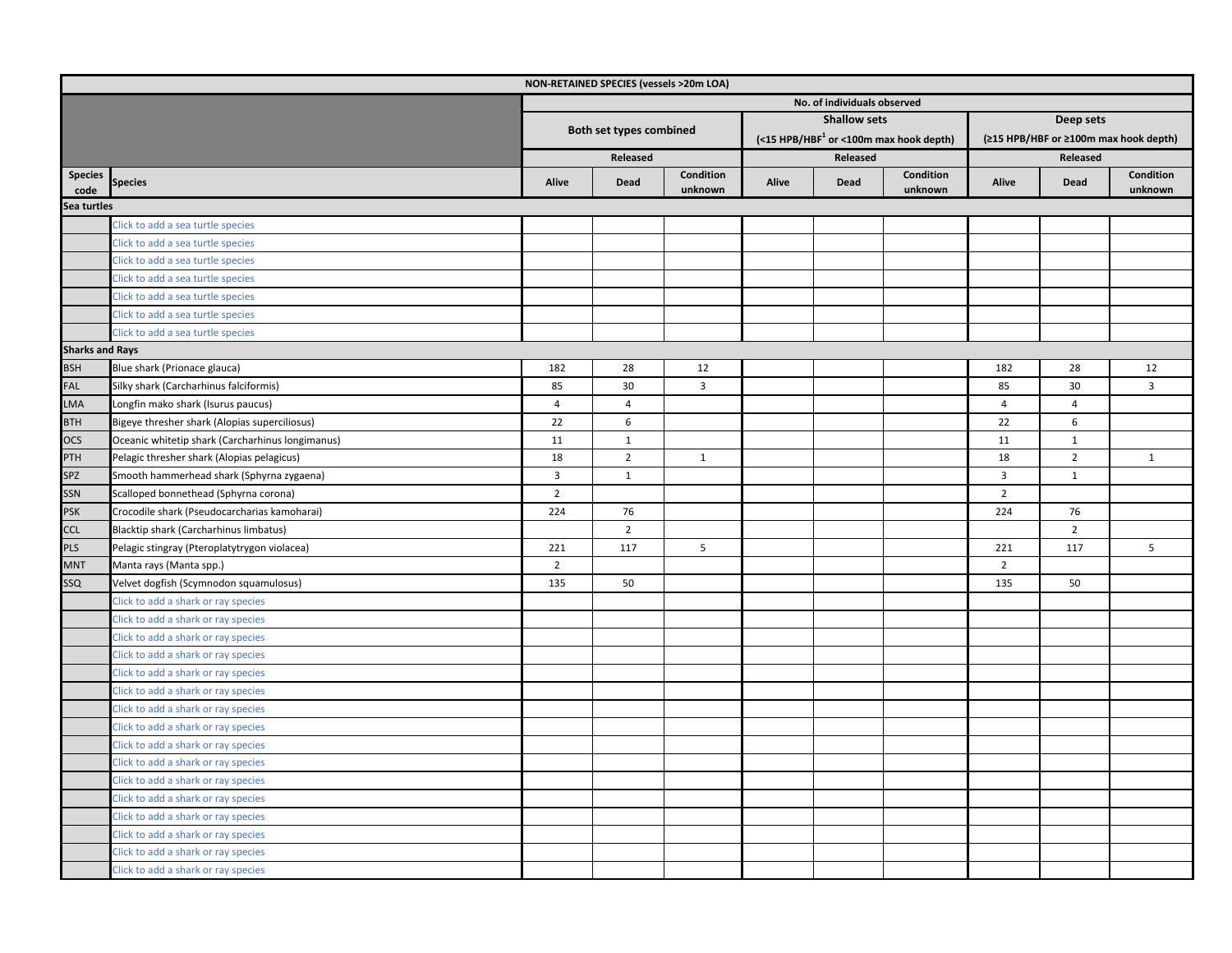|                       | For additional species caught, enter species code and species in rows below |  |  |  |  |  |
|-----------------------|-----------------------------------------------------------------------------|--|--|--|--|--|
|                       |                                                                             |  |  |  |  |  |
|                       |                                                                             |  |  |  |  |  |
|                       |                                                                             |  |  |  |  |  |
|                       |                                                                             |  |  |  |  |  |
|                       |                                                                             |  |  |  |  |  |
|                       |                                                                             |  |  |  |  |  |
|                       |                                                                             |  |  |  |  |  |
|                       |                                                                             |  |  |  |  |  |
|                       |                                                                             |  |  |  |  |  |
|                       |                                                                             |  |  |  |  |  |
| <b>Marine mammals</b> |                                                                             |  |  |  |  |  |
|                       | Click to add a marine mammal species                                        |  |  |  |  |  |
|                       | Click to add a marine mammal species                                        |  |  |  |  |  |
|                       | Click to add a marine mammal species                                        |  |  |  |  |  |
|                       | Click to add a marine mammal species                                        |  |  |  |  |  |
|                       | Click to add a marine mammal species                                        |  |  |  |  |  |
|                       | Click to add a marine mammal species                                        |  |  |  |  |  |
|                       | Click to add a marine mammal species                                        |  |  |  |  |  |
|                       | Click to add a marine mammal species                                        |  |  |  |  |  |
|                       | Click to add a marine mammal species                                        |  |  |  |  |  |
|                       | Click to add a marine mammal species                                        |  |  |  |  |  |
|                       | Click to add a marine mammal species                                        |  |  |  |  |  |
|                       | Click to add a marine mammal species                                        |  |  |  |  |  |
|                       | Click to add a marine mammal species                                        |  |  |  |  |  |
|                       | Click to add a marine mammal species                                        |  |  |  |  |  |
|                       | Click to add a marine mammal species                                        |  |  |  |  |  |
|                       | For additional species caught, enter species code and species in rows below |  |  |  |  |  |
|                       |                                                                             |  |  |  |  |  |
|                       |                                                                             |  |  |  |  |  |
|                       |                                                                             |  |  |  |  |  |
|                       |                                                                             |  |  |  |  |  |
|                       |                                                                             |  |  |  |  |  |
|                       |                                                                             |  |  |  |  |  |
|                       |                                                                             |  |  |  |  |  |
|                       |                                                                             |  |  |  |  |  |
|                       |                                                                             |  |  |  |  |  |
|                       |                                                                             |  |  |  |  |  |
| <b>Seabirds</b>       |                                                                             |  |  |  |  |  |
|                       | Click to add a seabird species                                              |  |  |  |  |  |
|                       | Click to add a seabird species                                              |  |  |  |  |  |
|                       | Click to add a seabird species                                              |  |  |  |  |  |
|                       | Click to add a seabird species                                              |  |  |  |  |  |
|                       | Click to add a seabird species                                              |  |  |  |  |  |
|                       | Click to add a seabird species                                              |  |  |  |  |  |
|                       | Click to add a seabird species                                              |  |  |  |  |  |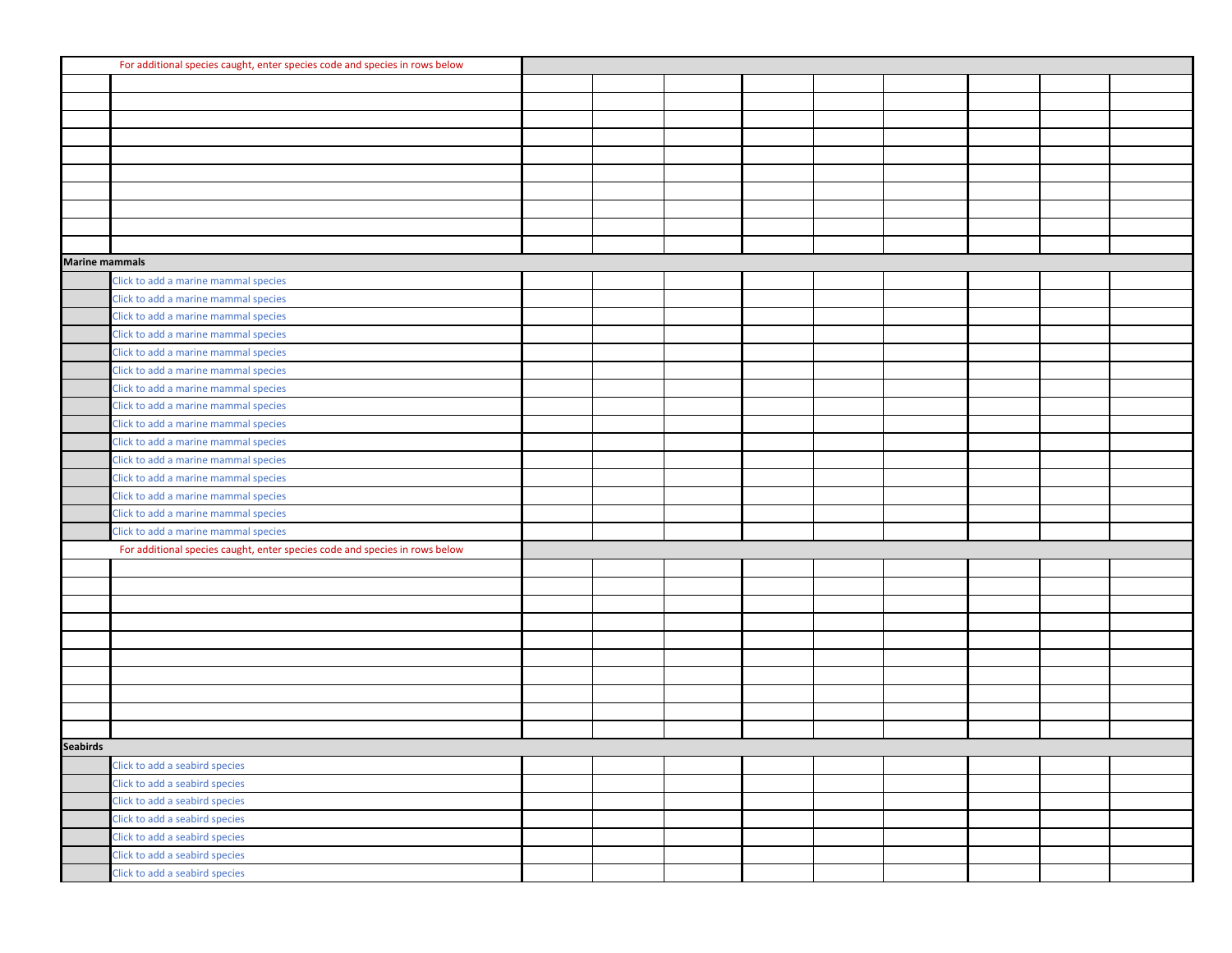|                   | Click to add a seabird species                                              |    |                |                |  |    |                |                |
|-------------------|-----------------------------------------------------------------------------|----|----------------|----------------|--|----|----------------|----------------|
|                   | Click to add a seabird species                                              |    |                |                |  |    |                |                |
|                   | Click to add a seabird species                                              |    |                |                |  |    |                |                |
|                   | Click to add a seabird species                                              |    |                |                |  |    |                |                |
|                   | Click to add a seabird species                                              |    |                |                |  |    |                |                |
|                   | Click to add a seabird species                                              |    |                |                |  |    |                |                |
|                   | Click to add a seabird species                                              |    |                |                |  |    |                |                |
|                   | Click to add a seabird species                                              |    |                |                |  |    |                |                |
|                   | For additional species caught, enter species code and species in rows below |    |                |                |  |    |                |                |
|                   |                                                                             |    |                |                |  |    |                |                |
|                   |                                                                             |    |                |                |  |    |                |                |
|                   |                                                                             |    |                |                |  |    |                |                |
|                   |                                                                             |    |                |                |  |    |                |                |
|                   |                                                                             |    |                |                |  |    |                |                |
|                   |                                                                             |    |                |                |  |    |                |                |
|                   |                                                                             |    |                |                |  |    |                |                |
|                   |                                                                             |    |                |                |  |    |                |                |
|                   |                                                                             |    |                |                |  |    |                |                |
|                   |                                                                             |    |                |                |  |    |                |                |
| <b>Billfishes</b> |                                                                             |    |                |                |  |    |                |                |
| swo               | Swordfish (Xiphias gladius)                                                 | 13 | 23             |                |  | 13 | 23             |                |
| <b>BUM</b>        | Blue marlin (Makaira nigricans)                                             |    | $\overline{2}$ | $\overline{2}$ |  |    | $\overline{2}$ | $\overline{2}$ |
| <b>MLS</b>        | Striped marlin (Kajikia audax)                                              |    | $\mathbf{1}$   |                |  |    | $\mathbf{1}$   |                |
| <b>BIL</b>        | Marlin, sailfish, spearfish, nei (Istiophoridae, Xiphiidae)                 |    | $\mathbf{1}$   |                |  |    | $\mathbf{1}$   |                |
|                   | Click to add a billfish species                                             |    |                |                |  |    |                |                |

**Add additional comments below**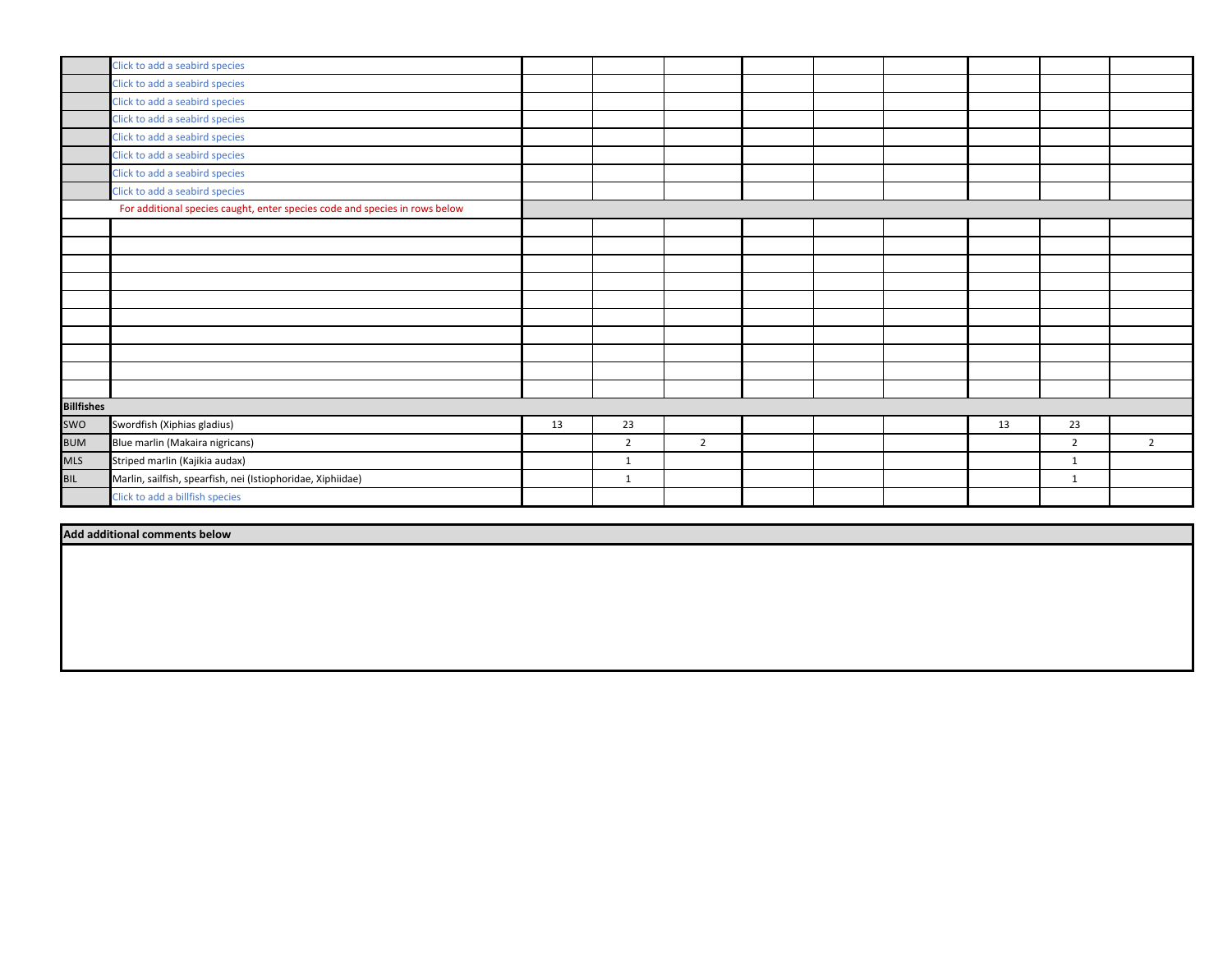#### **INTER-AMERICAN TROPICAL TUNA COMMISSION**

## **SCIENTIFIC ADVISORY COMMITTEE**

### **ELEVENTH MEETING**

**San Diego, California (USA) 2020\***

## **DOCUMENT SAC-11 INF-A(i)**

2019 ANNUAL SCIENTIFIC OBSERVER REPORT FOR KOREA TUNA LONGLINE FISHERY IN THE ANTIGUA CONVENTION AREA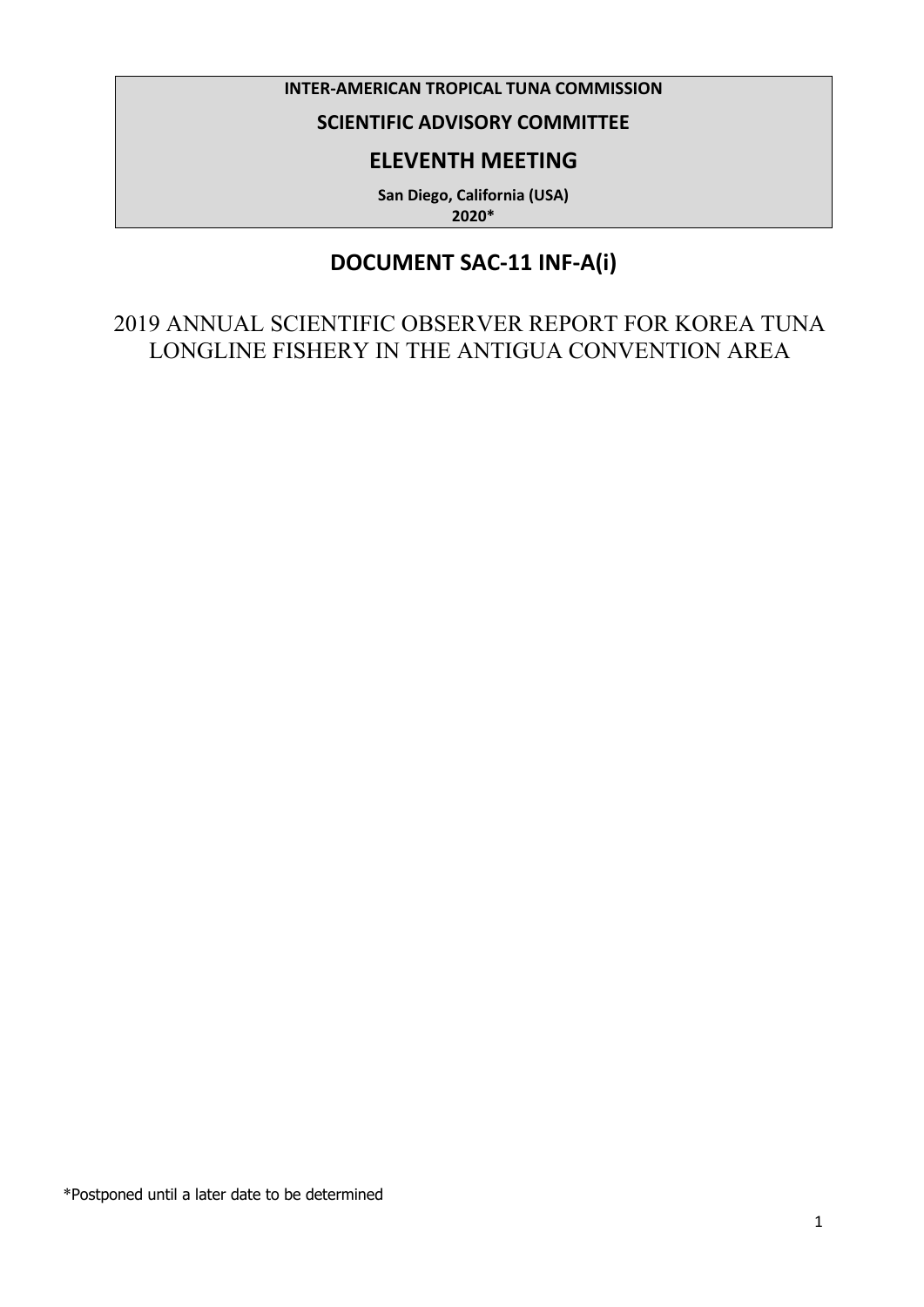|  | CPC Korea (KOR) |  |
|--|-----------------|--|
|--|-----------------|--|

|                                                             |                            |      |                    |                         |      |            |      |      | <b>FLEET INFORMATION (vessels &gt;20m LOA)</b> |      |                     |                                                       |            |      |                    |      |                 |                                       |            |
|-------------------------------------------------------------|----------------------------|------|--------------------|-------------------------|------|------------|------|------|------------------------------------------------|------|---------------------|-------------------------------------------------------|------------|------|--------------------|------|-----------------|---------------------------------------|------------|
|                                                             |                            |      |                    | Both set types combined |      |            |      |      |                                                |      | <b>Shallow sets</b> | $(<$ 15 HPB/HBF <sup>1</sup> or <100m max hook depth) |            |      |                    |      | Deep sets       | (≥15 HPB/HBF or ≥100m max hook depth) |            |
|                                                             |                            |      | <b>From</b>        |                         |      | <b>To</b>  |      |      | <b>From</b>                                    |      |                     | To                                                    |            |      | <b>From</b>        |      |                 | To                                    |            |
| <b>Period covered</b>                                       |                            | Day  | Month              | Year                    | Day  | Month      | Year | Day  | Month                                          | Year | Day                 | Month                                                 | Year       | Day  | Month              | Year | Day             | Month                                 | Year       |
|                                                             | Date range                 |      | <b>JAN</b>         | 2019                    | 31   | <b>DEC</b> | 2019 |      |                                                |      |                     |                                                       |            |      | <b>JAN</b>         | 2019 | 31              | <b>DEC</b>                            | 2019       |
|                                                             | Longitude                  | Deg. | Min.               | Hem.                    | Deg. | Min.       | Hem. | Deg. | Min.                                           | Hem. | Deg.                | Min.                                                  | Hem.       | Deg. | Min.               | Hem. | Deg.            | Min.                                  | Hem.       |
| Area fished                                                 |                            | 113  | 10                 | W                       | 149  | 59         | W    |      |                                                | W    |                     |                                                       | W          | 113  | 10                 | W    | 149             | 59                                    | W          |
|                                                             |                            | Deg. | Min.               | Hem.                    | Deg. | Min.       | Hem. | Deg. | Min.                                           | Hem. | Deg.                | Min.                                                  | Hem.       | Deg. | Min.               | Hem. | Deg.            | Min.                                  | Hem.       |
|                                                             | Latitude                   | 5    | 59                 | N                       | 15   | 5          | S    |      |                                                |      |                     |                                                       |            | 5.   | 59                 | N    | 15              | 5                                     | S.         |
|                                                             |                            |      | <b>Total Fleet</b> | <b>Observed</b>         |      | % observed |      |      | <b>Total Fleet</b>                             |      | <b>Observed</b>     |                                                       | % observed |      | <b>Total Fleet</b> |      | <b>Observed</b> |                                       | % observed |
|                                                             | No. of vessels that fished |      | 96                 | 7                       |      | 7          |      |      |                                                |      |                     |                                                       |            |      | 96                 |      |                 |                                       |            |
|                                                             | No. of trips               |      |                    |                         |      |            |      |      |                                                |      |                     |                                                       |            |      |                    |      |                 |                                       |            |
| No. of effective days fishing                               |                            |      | 7605               | 413                     |      | 5          |      |      |                                                |      |                     |                                                       |            |      | 7605               | 413  |                 |                                       | 5          |
|                                                             | No. of sets                |      | 7647               | 414                     |      | 5          |      |      |                                                |      |                     |                                                       |            |      | 7647               |      | 414             |                                       | 5          |
| No. of hooks (in thousands)                                 |                            |      | 17655              | 754                     |      | 4          |      |      |                                                |      |                     |                                                       |            |      | 17655              | 754  |                 |                                       |            |
| (If unknown, approx. no. of hooks/set, using $a^*$ )        |                            |      |                    |                         |      |            |      |      |                                                |      |                     |                                                       |            |      |                    |      |                 |                                       |            |
| Predominant <sup>2</sup> hook type/size (IATTC (IATTC code) |                            |      | $C-14$             | $C-14$                  |      |            |      |      |                                                |      |                     |                                                       |            |      | $C-14$             |      | $C-14$          |                                       |            |
| Predominant bait type <sup>3</sup>                          |                            |      | SQ&F               | <b>SQ &amp; F</b>       |      |            |      |      | Select                                         |      | <b>Select</b>       |                                                       |            |      | SQ&F               |      | SQ&F            |                                       |            |

 $<sup>1</sup>$  Hooks per basket / Hooks between floats</sup>

2 "Predominant" means most common, i.e., >50%. Click here for IATTC hook codes.

 $3$  Bait code: SQ – squid; F – fishes (e.g. Scomber spp.); A – artificial lure (e.g. plastic jig)

**Add additional comments below**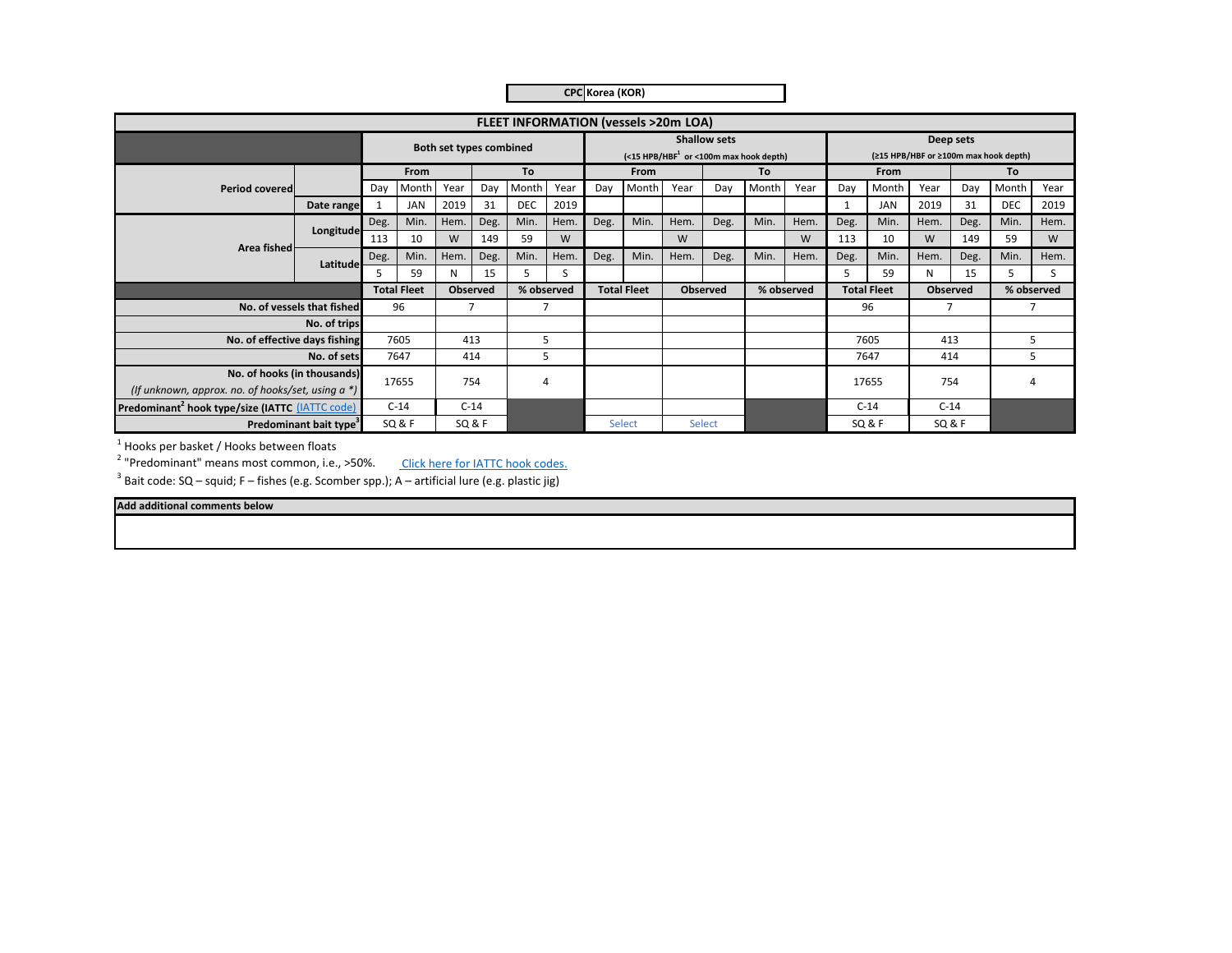|                        |                                                                             |                |                         | NON-RETAINED SPECIES (vessels >20m LOA) |       |                             |                                            |                |                |                                       |
|------------------------|-----------------------------------------------------------------------------|----------------|-------------------------|-----------------------------------------|-------|-----------------------------|--------------------------------------------|----------------|----------------|---------------------------------------|
|                        |                                                                             |                |                         |                                         |       | No. of individuals observed |                                            |                |                |                                       |
|                        |                                                                             |                |                         |                                         |       | <b>Shallow sets</b>         |                                            |                | Deep sets      |                                       |
|                        |                                                                             |                | Both set types combined |                                         |       |                             | (<15 HPB/HBF $^1$ or <100m max hook depth) |                |                | (≥15 HPB/HBF or ≥100m max hook depth) |
|                        |                                                                             |                | Released                |                                         |       | Released                    |                                            |                | Released       |                                       |
| <b>Species</b><br>code | <b>Species</b>                                                              | Alive          | Dead                    | Condition<br>unknown                    | Alive | Dead                        | Condition<br>unknown                       | Alive          | Dead           | Condition<br>unknown                  |
| Sea turtles            |                                                                             |                |                         |                                         |       |                             |                                            |                |                |                                       |
| <b>DKK</b>             | Leatherback turtle (Dermochelys coriacea)                                   | $\mathbf{1}$   | $\mathbf{1}$            |                                         |       |                             |                                            | $\mathbf{1}$   | $\mathbf{1}$   |                                       |
| LKV                    | Olive ridley turtle (Lepidochelys olivacea)                                 | $\mathbf{1}$   | $\overline{2}$          |                                         |       |                             |                                            | $\mathbf{1}$   | $\overline{2}$ |                                       |
|                        |                                                                             |                |                         |                                         |       |                             |                                            |                |                |                                       |
| <b>Sharks and Rays</b> |                                                                             |                |                         |                                         |       |                             |                                            |                |                |                                       |
| <b>BSH</b>             | Blue shark (Prionace glauca)                                                | 299            | 17                      | $\mathbf{1}$                            |       |                             |                                            | 299            | 17             | $\mathbf{1}$                          |
| MAK                    | Mako shark, nei (Isurus spp.)                                               | 6              | $\mathbf{1}$            |                                         |       |                             |                                            | 6              | $\mathbf{1}$   |                                       |
| <b>OCS</b>             | Oceanic whitetip shark (Carcharhinus longimanus)                            | 23             | 11                      |                                         |       |                             |                                            | 23             | 11             |                                       |
| PTH                    | Pelagic thresher shark (Alopias pelagicus)                                  | $\mathbf{1}$   |                         |                                         |       |                             |                                            | $\mathbf{1}$   |                |                                       |
| <b>SMA</b>             | Short fin mako shark (Isurus oxyrinchus)                                    | 6              | $\overline{2}$          |                                         |       |                             |                                            | 6              | $\overline{2}$ |                                       |
| <b>ALV</b>             | Thresher shark (Alopias vulpinus)                                           | 9              | $\overline{7}$          |                                         |       |                             |                                            | 9              | $\overline{7}$ |                                       |
| SPL                    | Scalloped hammerhead shark (Sphyrna lewini)                                 | 5              |                         |                                         |       |                             |                                            | 5              |                |                                       |
| <b>PSK</b>             | Crocodile shark (Pseudocarcharias kamoharai)                                | 483            | 12                      |                                         |       |                             |                                            | 483            | 12             |                                       |
| LMA                    | Longfin mako shark (Isurus paucus)                                          | $\overline{7}$ | $\overline{3}$          |                                         |       |                             |                                            | $\overline{7}$ | $\overline{3}$ |                                       |
| FAL                    | Silky shark (Carcharhinus falciformis)                                      | 89             | 46                      | $\mathbf{1}$                            |       |                             |                                            | 89             | 46             | $\mathbf{1}$                          |
| <b>BTH</b>             | Bigeye thresher shark (Alopias superciliosus)                               | 61             | 9                       |                                         |       |                             |                                            | 61             | 9              |                                       |
| <b>RMV</b>             | Manta ray, nei (Mobula spp.)                                                | $\overline{2}$ |                         |                                         |       |                             |                                            | $\overline{2}$ |                |                                       |
| SPZ                    | Smooth hammerhead shark (Sphyrna zygaena)                                   | $\overline{2}$ |                         |                                         |       |                             |                                            | $\overline{2}$ |                |                                       |
| <b>SKX</b>             | Sharks, rays, skates, etc. nei (Elasmobranchii)                             | 11             |                         |                                         |       |                             |                                            | 11             |                |                                       |
| <b>PLS</b>             | Pelagic stingray (Pteroplatytrygon violacea)                                | 517            | 12                      |                                         |       |                             |                                            | 517            | 12             |                                       |
|                        |                                                                             |                |                         |                                         |       |                             |                                            |                |                |                                       |
|                        | For additional species caught, enter species code and species in rows below |                |                         |                                         |       |                             |                                            |                |                |                                       |
| <b>DGX</b>             | Dogfish sharks nei                                                          | $\mathbf{1}$   |                         |                                         |       |                             |                                            | $\mathbf{1}$   |                |                                       |
|                        |                                                                             |                |                         |                                         |       |                             |                                            |                |                |                                       |
| <b>Marine mammals</b>  |                                                                             |                |                         |                                         |       |                             |                                            |                |                |                                       |
|                        |                                                                             |                |                         |                                         |       |                             |                                            |                |                |                                       |
|                        | For additional species caught, enter species code and species in rows below |                |                         |                                         |       |                             |                                            |                |                |                                       |
|                        |                                                                             |                |                         |                                         |       |                             |                                            |                |                |                                       |
| <b>Seabirds</b>        |                                                                             |                |                         |                                         |       |                             |                                            |                |                |                                       |
|                        |                                                                             |                |                         |                                         |       |                             |                                            |                |                |                                       |
|                        | For additional species caught, enter species code and species in rows below |                |                         |                                         |       |                             |                                            |                |                |                                       |
|                        |                                                                             |                |                         |                                         |       |                             |                                            |                |                |                                       |
| <b>Billfishes</b>      |                                                                             |                |                         |                                         |       |                             |                                            |                |                |                                       |
| <b>MLS</b>             | Striped marlin (Kajikia audax)                                              | $\mathbf{1}$   | $\overline{2}$          |                                         |       |                             |                                            | $\mathbf{1}$   | $\overline{2}$ |                                       |
| <b>BUM</b>             | Blue marlin (Makaira nigricans)                                             | $\mathbf{1}$   | 10                      |                                         |       |                             |                                            | $\mathbf{1}$   | 10             |                                       |
| <b>BIL</b>             | Marlin, sailfish, spearfish, nei (Istiophoridae, Xiphiidae)                 | $\mathbf{1}$   | $\overline{2}$          |                                         |       |                             |                                            | $\mathbf{1}$   | $\overline{2}$ |                                       |
| SWO                    | Swordfish (Xiphias gladius)                                                 | 42             | 138                     |                                         |       |                             |                                            | 42             | 138            |                                       |
|                        |                                                                             |                |                         |                                         |       |                             |                                            |                |                |                                       |

**Add additional comments below**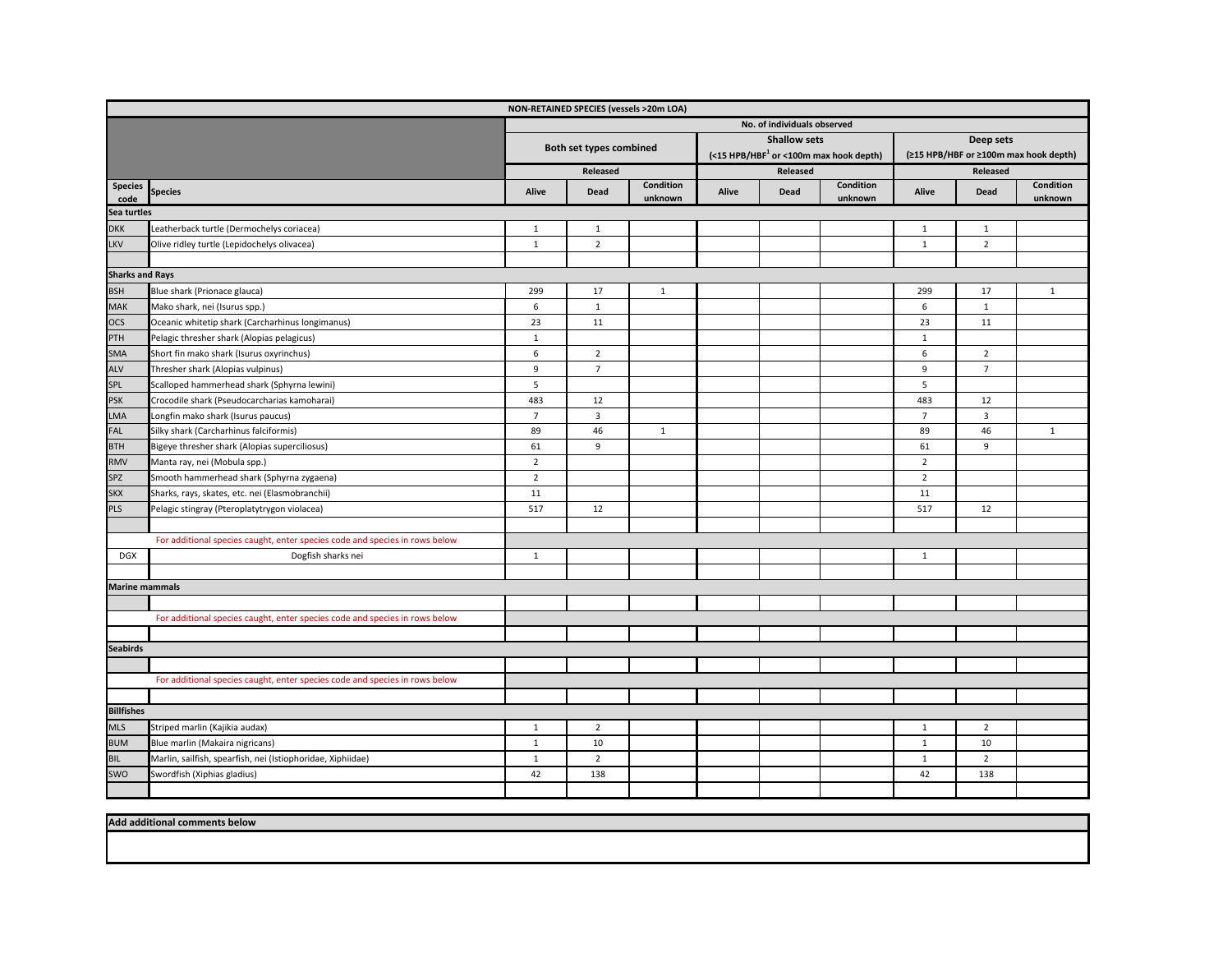## **2018 ANNUAL SCIENTIFIC OBSERVER REPORT FOR KOREAN TUNA LONGLINE FISHERY IN THE IATTC CONVENTION AREA**

National Institute of Fisheries Science (NIFS)

#### 216 Gijang-Haeanro, Gijang-eup, Gijang-gun, Busan 46083, Rep. of Korea

#### (PROVISIONAL VERSION)

#### **Summary**

In accordance with IATTC Resolution C-11-08 and the Korean National Scientific Observer Program, 10 observers had been deployed to investigate Korean tuna longline vessel on fishing activities and collect the data on catch, effort, discards and other relevant scientific information in the IATTC convention area, 2018. They observed 379 days and their observer coverage were about 3.9%.

#### **Observer tasks**

The observer tasks are basically 1) recording and reporting fishing activities, verifying positions of the vessel, 2) observing and estimating catches as far as possible with a view to identifying catch composition and monitoring discards, bycatch and size frequency, 3) recording the gear type, mesh size and attachments employed by the master, 4) collecting information to enable the cross-checking entries made to the logbooks (species composition and quantities, live and processed weight and location, where available), 5) carrying out other scientific works.

#### **Fishing operations**

In 2018, the information from 10 Korean observers deployed on longline vessel operating in the IATTC convention area is as follows. They observed the effort of about 616 thousand hooks in 333 sets during 379 days (Table 1). The observed area during the trips were between  $120-150\text{°W}$  of 6 $\text{°N-15}$ °S, which is shown in Fig. 1.

**Table 1**. Information on observer trip of Korean tuna longline fishery in the IATTC convention area, 2018

| Observer | Observation period | Sets observed | Number of hooks | Day observed |
|----------|--------------------|---------------|-----------------|--------------|
| A        | 8.28-12.8          | 94            | 184,195         | 103          |
| B        | 10.3-12.20         | 70            | 127,271         | 79           |
|          | 11.1-12.31         | 50            | 99,322          | 61           |
|          | 11.8-12.13         | 31            | 44,428          | 36           |
| E        | 11.29-12.30        | 25            | 39,712          | 31           |
| F        | 12.12-12.31        | 18            | 35,832          | 20           |
| G        | 12.15-12.31        | 15            | 29,660          | 17           |
| H        | 12.17-12.31        | 14            | 25,776          | 16           |
|          | 12.22-12.31        | 10            | 16,128          | 10           |
|          | 3.19-3.24          | 6             | 13,650          | 6            |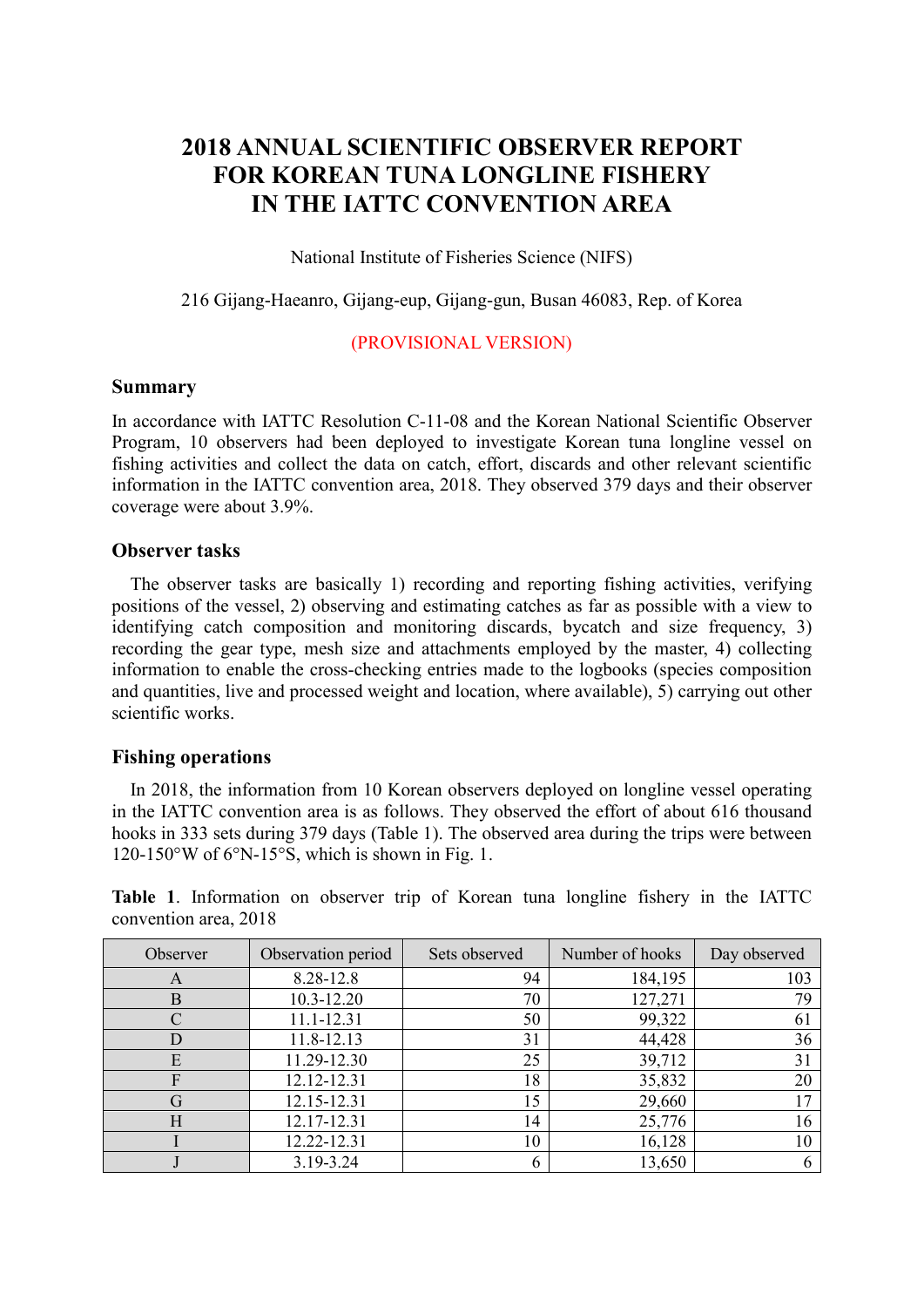

**Fig. 1**. Fishing positions of Korean tuna longline vessels observed during the each scientific observer trip in the IATTC convention area, 2018.

#### **Catch observed and species composition**

Tables 2 and 3 show retained catch and discards or releases by species during the observer trips in the IATTC convention area, respectively. During those trips, 8 mobulid rays, 2 olive ridley turtles, 1 green sea turtle, 2 leatherback sea turtles and 2 dolphins were caught incidentally, but promptly released and discarded. No seabird was caught.

#### **Biological data collected**

All the species, if possible, were measured and weighted on board. Stomach content and gonads for target and non-target species were observed.

#### **Tagging**

No individual was recaptured during the observer trips in 2018.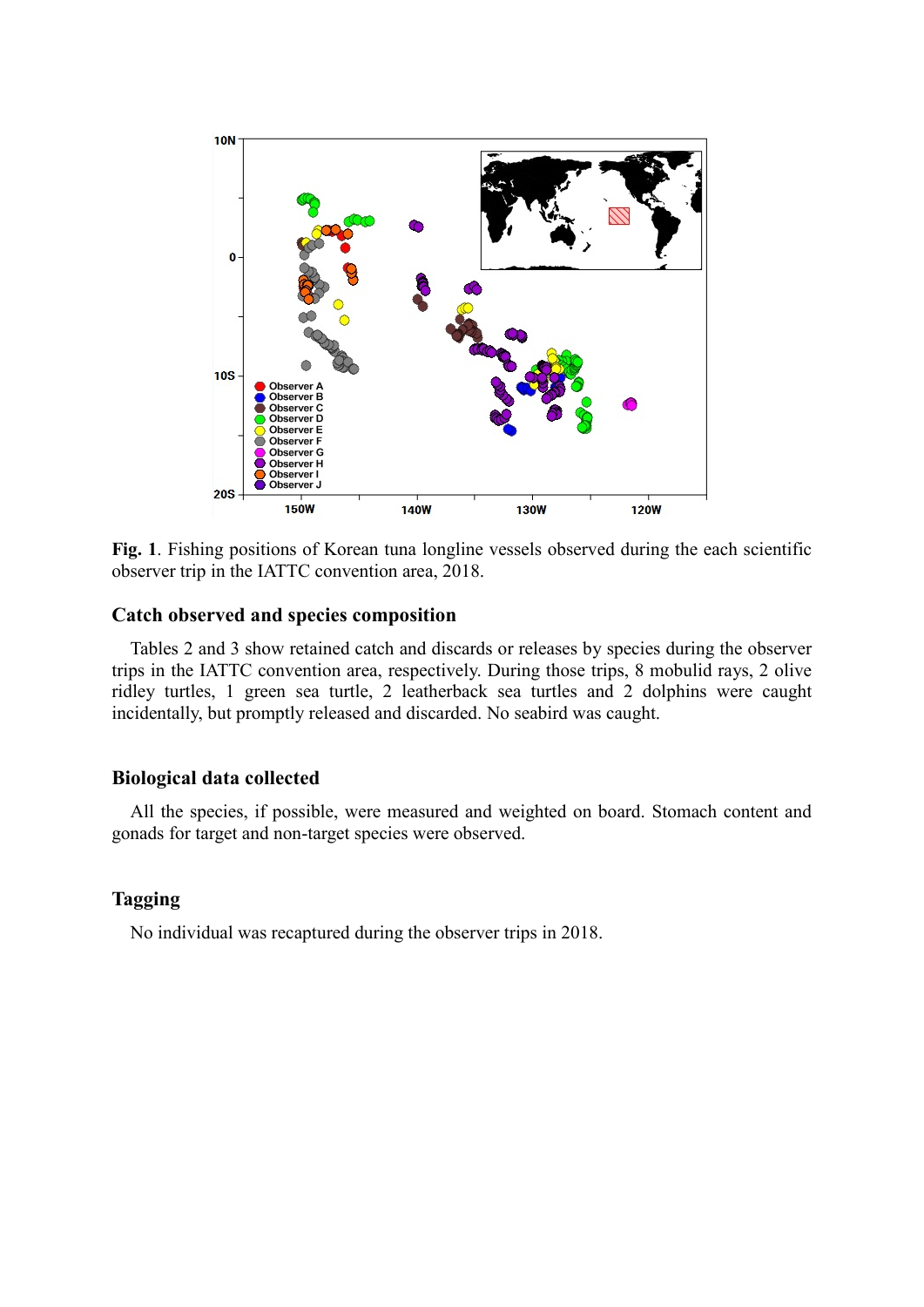| Group             | <b>Species</b>                | <b>Observer A</b> |        | <b>Observer B</b> |        | <b>Observer C</b> |        | <b>Observer D</b> |        | <b>Observer E</b> |        |
|-------------------|-------------------------------|-------------------|--------|-------------------|--------|-------------------|--------|-------------------|--------|-------------------|--------|
|                   |                               | Number            | Weight | Number            | Weight | Number            | Weight | Number            | Weight | Number            | Weight |
|                   | Albacore                      | 840               | 13,458 | 437               | 7,093  | $\overline{7}$    | 148    | 10                | 174    | 29                | 505    |
| Tunas             | Bigeye tuna                   | 818               | 48,715 | 636               | 35,393 | 679               | 31,763 | 211               | 12,542 | 195               | 10,100 |
|                   | Skipjack                      | 45                | 454    | 89                | 674    | 34                | 317    | 31                | 270    | 3                 | 24     |
|                   | Yellowfin tuna                | 224               | 8,501  | 242               | 9,040  | 204               | 9,539  | 177               | 7,121  | 58                | 2,183  |
|                   | <b>Black marlin</b>           |                   |        |                   |        |                   |        |                   |        |                   |        |
|                   | Blue marlin                   | 32                | 2,711  | 41                | 2,829  | 47                | 3,548  | 8                 | 505    | 9                 | 692    |
| <b>Billfishes</b> | Indo-Pacific sailfish         |                   |        |                   |        | $\overline{2}$    | 59     |                   |        |                   |        |
|                   | Shortbill spearfish           | 23                | 359    | 21                | 314    | $\overline{4}$    | 64     | $\overline{4}$    | 59     |                   |        |
|                   | Striped marlin                | 16                | 793    | $\overline{3}$    | 179    | $\overline{3}$    | 156    | $\overline{3}$    | 130    |                   |        |
|                   | Swordfish                     | 106               | 7,041  | 51                | 3,115  | 44                | 3,085  | 30                | 2,196  | 22                | 1,499  |
| <b>Sharks</b>     | Silky shark                   | 27                | 882    |                   |        |                   |        |                   |        |                   |        |
|                   | Smooth hammerhead shark       | $\overline{3}$    | 158    |                   |        |                   |        |                   |        |                   |        |
|                   | Common dolphinfish            |                   |        |                   | 11     |                   |        |                   |        |                   |        |
|                   | Escolar                       | 230               | 4,130  | 70                | 967    | 26                | 315    | 34                | 447    |                   |        |
|                   | Ocean sunfish                 |                   |        |                   |        | $\mathbf{1}$      |        |                   |        |                   |        |
|                   | Oilfish                       |                   |        |                   |        |                   |        |                   |        |                   |        |
| <b>Others</b>     | Opah                          | 9                 | 454    | 15                | 658    | 4                 | 197    | $\overline{2}$    | 107    | $\overline{2}$    | 120    |
|                   | Short snouted lancetfish      |                   |        |                   |        |                   |        |                   |        |                   |        |
|                   | Sickle pomfret                |                   |        |                   |        |                   |        |                   |        |                   |        |
|                   | Snake mackerels, escolars nei |                   |        |                   |        |                   |        |                   |        | $\overline{3}$    | 52     |
|                   | Velvet dogfish                |                   |        |                   |        |                   |        |                   |        |                   |        |
|                   | Wahoo                         | 72                | 1,172  | 37                | 580    | 13                | 172    | $\overline{7}$    | 85     |                   |        |
|                   | <b>Total</b>                  | 2,446             | 88,828 | 1,643             | 60,854 | 1,068             | 49,360 | 518               | 23,636 | 321               | 15,175 |

**Table 2**. Total retained catch by species recorded during the observer trip in the IATTC convention area, 2018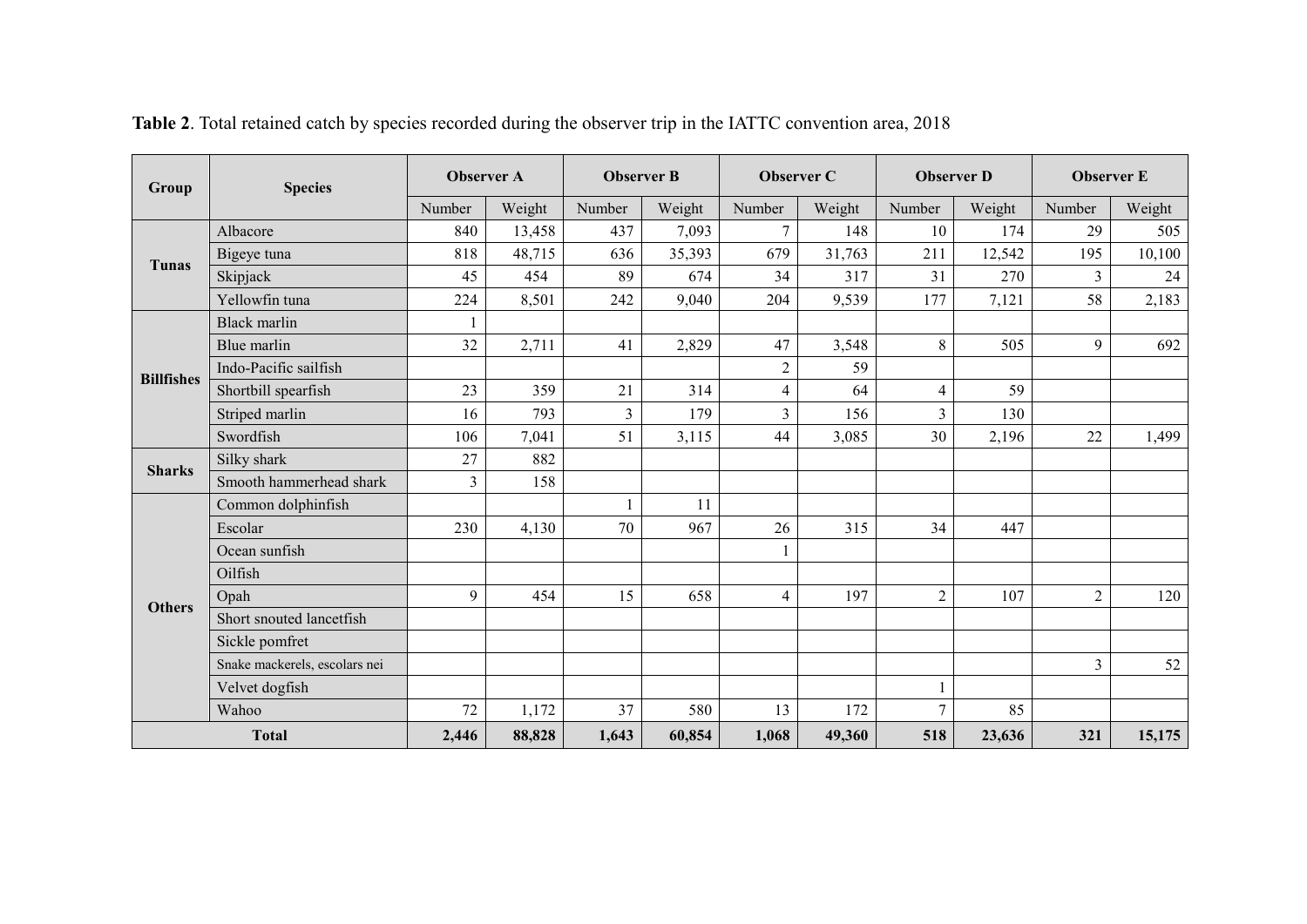| Group             | <b>Species</b>                | <b>Observer F</b> |                | <b>Observer G</b> |        | <b>Observer H</b> |        | <b>Observer I</b> |        | Observer J     |        |
|-------------------|-------------------------------|-------------------|----------------|-------------------|--------|-------------------|--------|-------------------|--------|----------------|--------|
|                   |                               | Number            | Weight         | Number            | Weight | Number            | Weight | Number            | Weight | Number         | Weight |
|                   | Albacore                      | 131               | 2,331          |                   |        |                   |        | 12                | 153    |                |        |
| Tunas             | Bigeye tuna                   | 151               | 8,958          | 79                | 4,931  | 140               | 9,372  | 116               | 8,216  | 84             | 4,876  |
|                   | Skipjack                      | 17                | 165            | 32                | 248    | 28                | 219    | $\overline{2}$    | 11     | $\overline{4}$ | 26     |
|                   | Yellowfin tuna                | 32                | 1,172          | 14                | 523    | 26                | 1,030  | $\overline{3}$    | 102    | 6              | 235    |
|                   | <b>Black marlin</b>           |                   |                |                   |        |                   |        |                   |        |                |        |
|                   | Blue marlin                   | $\overline{3}$    | 176            | $\mathbf{1}$      | 121    | $\overline{7}$    | 665    |                   |        | $\overline{2}$ | 167    |
| <b>Billfishes</b> | Indo-Pacific sailfish         |                   |                |                   |        |                   |        |                   |        |                |        |
|                   | Shortbill spearfish           | $\overline{c}$    | 22             | 1                 | 12     |                   |        | $\mathbf{2}$      | 29     |                |        |
|                   | Striped marlin                | $\overline{2}$    | 150            | $\mathbf{1}$      | 56     |                   | 45     |                   | 46     |                |        |
|                   | Swordfish                     | 14                | 842            | 1                 | 101    | 21                | 1,479  | 3                 | 168    | 6              | 332    |
| <b>Sharks</b>     | Silky shark                   |                   |                |                   |        |                   |        |                   |        |                |        |
|                   | Smooth hammerhead shark       |                   |                |                   |        |                   |        |                   |        |                |        |
|                   | Common dolphinfish            |                   |                |                   |        |                   |        |                   |        |                |        |
|                   | Escolar                       |                   |                | 1                 | 16     |                   |        |                   |        | $\overline{2}$ | 8      |
|                   | Ocean sunfish                 |                   |                |                   |        |                   |        |                   |        |                |        |
|                   | Oilfish                       |                   |                |                   |        |                   |        | 4                 | 31     |                |        |
| <b>Others</b>     | Opah                          |                   | 58             |                   |        |                   |        | $\overline{2}$    | 92     |                |        |
|                   | Short snouted lancetfish      |                   | $\overline{7}$ |                   |        |                   |        |                   |        |                |        |
|                   | Sickle pomfret                |                   | 6              |                   |        |                   |        |                   |        |                |        |
|                   | Snake mackerels, escolars nei | $\overline{7}$    | 79             |                   |        | 28                | 309    |                   | 27     |                |        |
|                   | Velvet dogfish                |                   |                |                   |        | $\sqrt{2}$        | 15     |                   |        |                |        |
|                   | Wahoo                         | $\overline{7}$    | 115            |                   |        | 6                 | 82     |                   |        | 3              | 31     |
|                   | <b>Total</b>                  | 370               | 14,081         | 130               | 6,007  | 259               | 13,216 | 146               | 8,875  | 107            | 5,675  |

Table 2 cont.. Total retained catch by species recorded during the observer trip in the IATTC convention area, 2018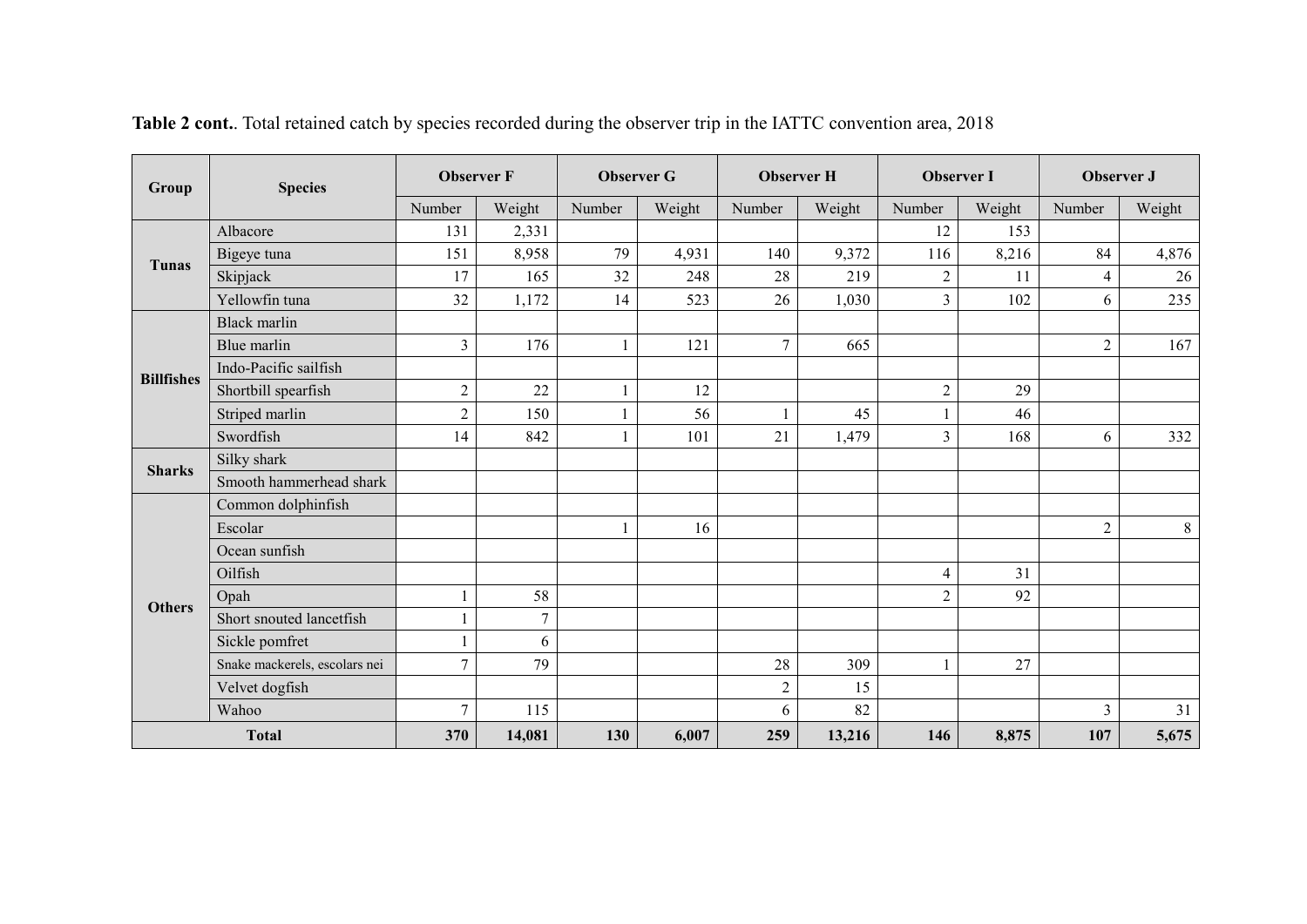| Group                    | <b>Species</b>             | Obs. A           | Obs. B          | Obs. C         | Obs. D         | Obs. E         | Obs. F         | Obs. G          | Obs. H         | Obs. I         | Obs. J         |
|--------------------------|----------------------------|------------------|-----------------|----------------|----------------|----------------|----------------|-----------------|----------------|----------------|----------------|
|                          | Albacore                   | 7                | 23              |                |                |                |                |                 |                |                |                |
|                          | Bigeye tuna                | 73               | 40              | 31             |                | $\mathbf{1}$   | $\overline{2}$ | $\overline{3}$  | 6              |                | 1              |
| Tunas                    | Skipjack                   | 2                | 23              | 13             |                | $\mathbf{1}$   |                |                 |                |                |                |
|                          | Yellowfin tuna             | 14               | 22              | 5              |                | $\mathbf{1}$   | -1             |                 | $\overline{2}$ |                | $\overline{2}$ |
|                          | Blue marlin                | $\overline{4}$   | $7\overline{ }$ | 2              |                |                |                |                 |                |                |                |
| <b>Billfishes</b>        | Shortbill spearfish        | 2                |                 |                |                |                |                |                 |                | $\overline{2}$ |                |
|                          | Swordfish                  | 63               | 89              | 87             |                | $\overline{2}$ |                |                 | $\overline{4}$ |                |                |
|                          | Bigeye sandtiger shark     |                  | $\mathbf{1}$    |                |                |                |                |                 |                |                |                |
|                          | Bigeye thresher shark      | 23               | 17              |                |                | $\mathbf{1}$   |                |                 | $\overline{2}$ |                | $\mathbf{3}$   |
|                          | Blue shark                 | $\overline{172}$ | 119             | 39             | 2              |                | 3              |                 | $\mathbf{1}$   | 5              | $\overline{3}$ |
|                          | Longfin Mako shark         | $\overline{3}$   |                 | $\overline{2}$ |                |                |                | $\mathbf{1}$    | 3              |                |                |
|                          | Oceanic whitetip shark     | 5                | 5               | 8              |                |                |                |                 | $\overline{2}$ |                |                |
| <b>Sharks</b>            | Pelagic thresher shark     | 11               |                 |                |                | $\overline{c}$ |                |                 |                |                |                |
|                          | Shortfin mako shark        | 8                | $\overline{4}$  |                |                |                |                |                 |                |                |                |
|                          | Silky shark                | 5                | 29              | 43             |                | 6              |                |                 | 13             |                |                |
|                          | Smooth hammerhead shark    |                  |                 | $\sqrt{2}$     |                |                |                |                 |                |                |                |
|                          | Thresher sharks            |                  |                 | 11             |                |                |                |                 |                |                |                |
|                          | Mackerel sharks            |                  |                 |                |                |                |                |                 |                |                |                |
|                          | Common dolphinfish         | 14               | $\mathbf{1}$    |                |                |                |                |                 | -1             |                |                |
|                          | Escolar                    | $\overline{219}$ | 77              | 71             | 1              |                | 5              | 2               | 53             |                |                |
|                          | Great barracuda            |                  |                 | 2              |                | $\mathbf{1}$   |                |                 |                |                |                |
|                          | Lancetfishes nei.          | 45               |                 | 26             |                |                | 5              |                 |                |                |                |
|                          | Long snouted lancetfish    |                  | 62              |                |                |                |                |                 | 5              |                | $\mathbf{3}$   |
|                          | Oilfish                    | 8                | $\overline{3}$  | 6              |                |                |                |                 | $\mathbf{1}$   |                |                |
|                          | Pelagic stingray           | 289              | 494             | 230            |                | $\mathbf{1}$   | 13             | $7\overline{ }$ | 12             | 12             | 11             |
| <b>Others</b>            | Pomfrets, Ocean breams nei | 32               | 44              | 19             | 5              | $\overline{4}$ | $\overline{c}$ |                 | 18             |                |                |
|                          | Roudi escolar              | 10               | $\mathbf{1}$    |                |                |                |                |                 |                |                |                |
|                          | Short snouted lancetfish   |                  | $\mathfrak{S}$  |                |                |                |                |                 |                |                |                |
|                          | Sickle pomfret             | 98               | 8               | 14             | 5              |                | 2              | -1              | $\overline{2}$ |                | $\overline{4}$ |
|                          | Snake mackerel             | 48               | 62              | 76             |                | $\overline{c}$ | 6              | 5               | 15             |                | 6              |
|                          | Velvet dogfish             | 29               | 41              | 34             | $\overline{4}$ |                |                |                 | 56             |                |                |
|                          | Wahoo                      | $\overline{15}$  | 5               | 3              |                |                |                |                 |                |                |                |
|                          | Others                     | $\overline{3}$   | $\mathbf{3}$    | 10             |                | $\overline{2}$ | 5              |                 |                |                | $\overline{2}$ |
| <b>Mobulid</b>           | Giant manta                |                  | $\overline{4}$  |                |                |                |                |                 |                |                |                |
| rays                     | Mobula nei.                | $\overline{3}$   |                 |                |                |                |                |                 |                |                |                |
|                          | Olive ridley sea turtle    |                  | $\overline{2}$  |                |                |                |                |                 |                |                |                |
| <b>Turtles</b>           | Green sea turtle           |                  |                 |                |                |                |                |                 |                |                |                |
|                          | Leatherback sea turtle     |                  |                 |                |                |                |                |                 | $\overline{2}$ |                |                |
| <b>Marine</b><br>mammals | Dolphins nei.              | $\overline{2}$   |                 |                |                |                |                |                 |                |                |                |
|                          | Sum                        | 1,207            | 1,191           | 739            | 18             | 24             | 47             | 20              | 201            | 20             | 38             |

**Table 3**. Number of discarded or released species during the observer trip in the IATTC convention area, 2018 (unit : number of fish)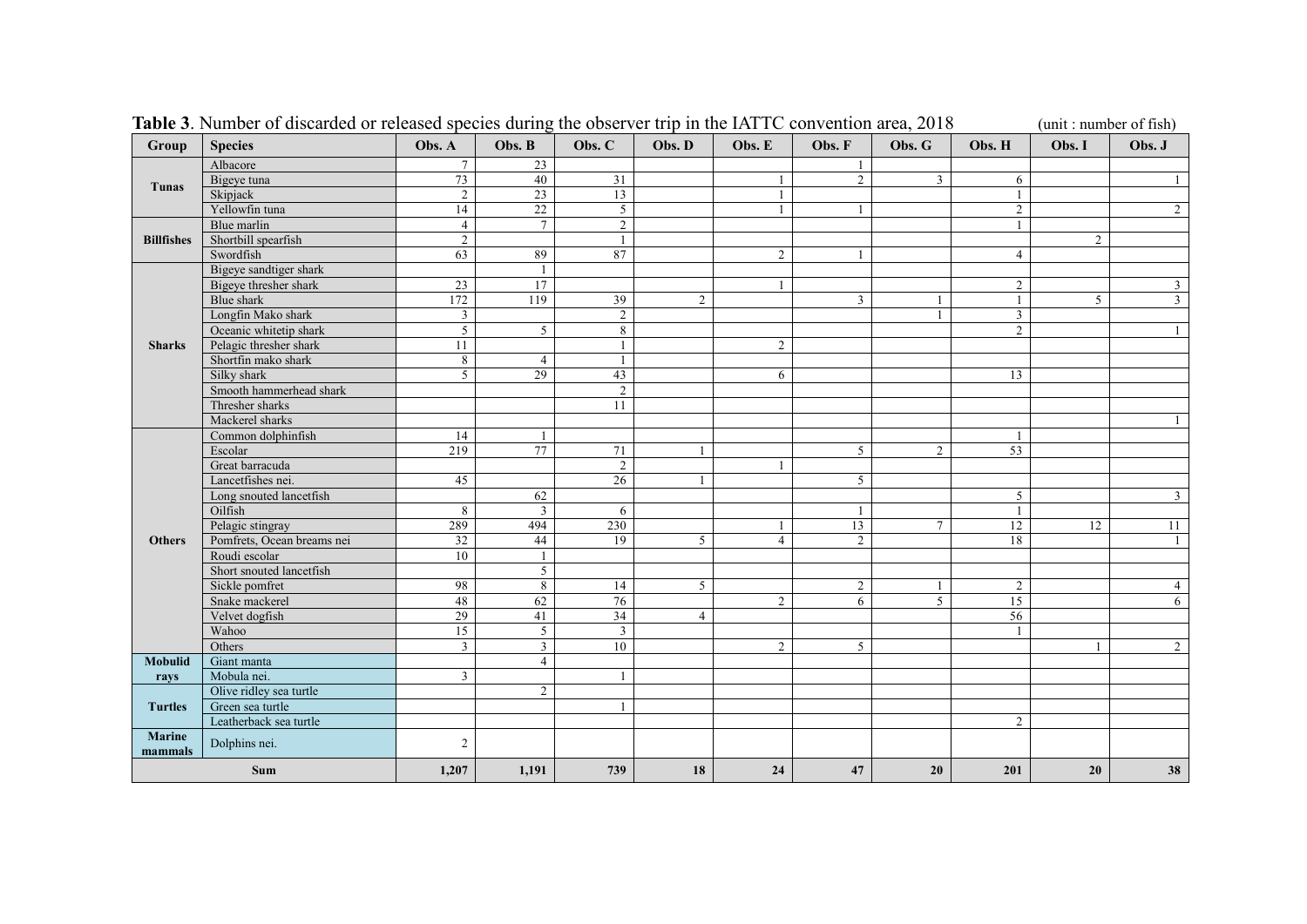### **INTER-AMERICAN TROPICAL TUNA COMMISSION**

### **SCIENTIFIC ADVISORY COMMITTEE**

#### **NINTH MEETING**

**La Jolla, California (USA) 14-18 May 2017**

## **DOCUMENT SAC-09 INF A(d)**

# **2017 ANNUAL SCIENTIFIC OBSERVER REPORT FOR KOREAN TUNA LONGLINE FISHERY IN THE IATTC CONVENTION AREA**

National Institute of Fisheries Science (NIFS)

216 Gijang-Haeanro, Gijang-eup, Gijang-gun, Busan 46083, Republic of Korea

#### **Summary**

In accordance with IATTC Resolution C-11-08 and the Korean National Scientific Observer Program, 7 observers had been deployed to investigate Korean tuna longline vessel on fishing activities and collect the data on catch, effort, discards and other relevant scientific information in the IATTC convention area in 2017. They observed 587 days and their observer coverage were about 4.1%.

#### **Observer tasks**

The observer tasks are basically 1) recording and reporting fishing activities, verifying positions of the vessel, 2) observing and estimating catches as far as possible with a view to identifying catch composition and monitoring discards, bycatch and size frequency, 3) recording the gear type, mesh size and attachments employed by the master, 4) collecting information to enable the cross-checking entries made to the logbooks (species composition and quantities, live and processed weight and location, where available), 5) carrying out other scientific works.

#### **Fishing operations**

In 2017, the information from 7 Korean observers deployed on longline vessel operating in the IATTC convention area is as follows. They observed the effort of about 870 thousand hooks in 497 sets during 587 days (Table 1). The observed area during the trips were between 105-150°W of 10°N-15°S, which is shown in Fig. 1.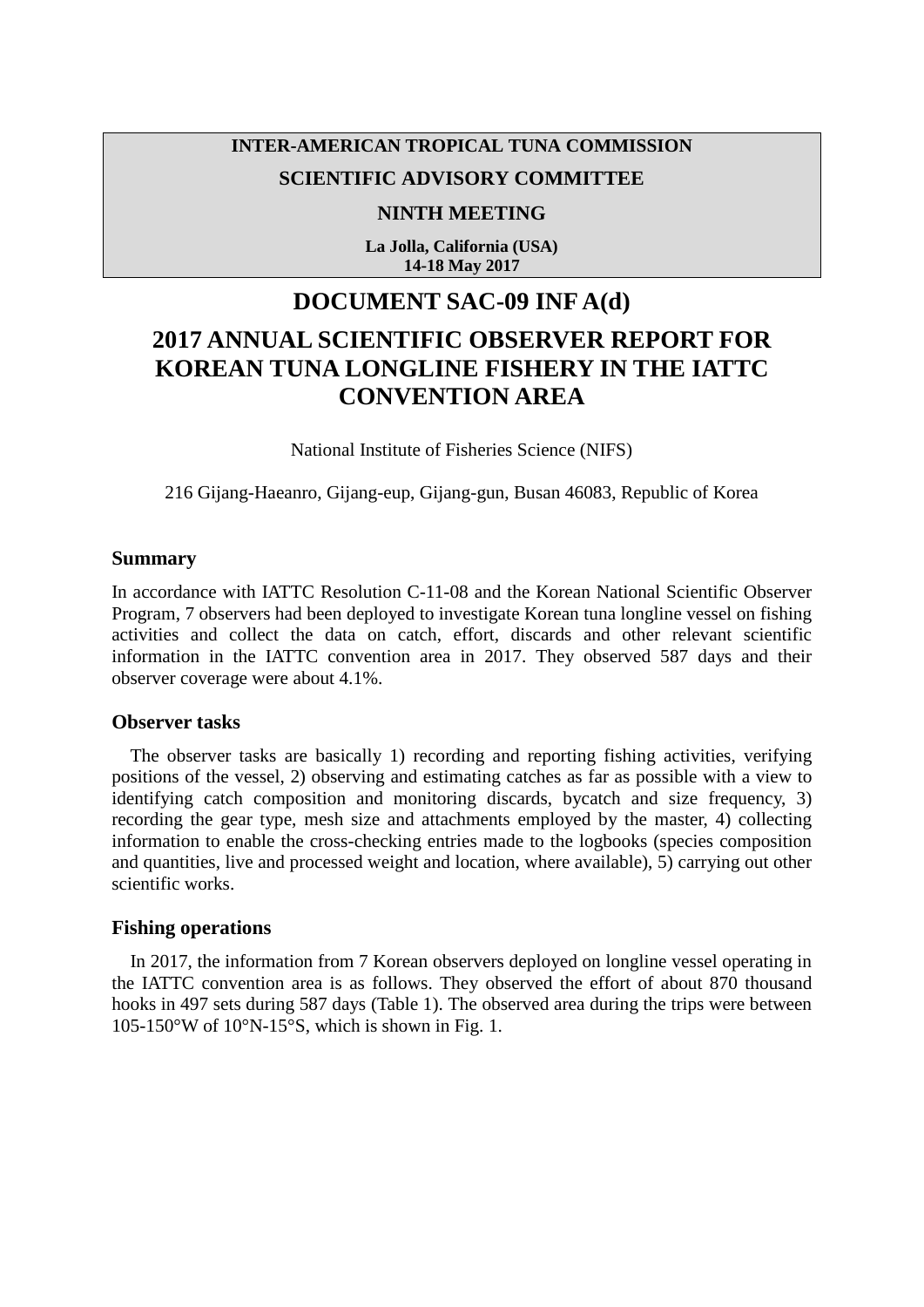| Observer | Observation period | Sets observed | Number of hooks | Day observed |
|----------|--------------------|---------------|-----------------|--------------|
|          | $1.1 - 3.7$        | 60            | 111,775         | 66           |
|          | 10.24-12.30        | 57            | 107,077         | 68           |
|          | 8.8-12.14          | 115           | 207,700         | 129          |
|          | $1.1 - 3.29$       | 66            | 108,833         | 88           |
|          | 8.11-10.26         | 70            | 107,831         |              |
|          | 9.11-12.28         | 91            | 161,480         | 109          |
|          | $1.1 - 2.19$       | 38            | 60,741          |              |

**Table 1**. Information on observer trip of Korean tuna longline fishery in the IATTC convention area, 2017



**Fig. 1**. Fishing positions of Korean tuna longline vessel during observer trips in the IATTC convention area, 2017.

#### **Catch observed and species composition**

Tables 2 and 3 show retained catch and discards or releases by species during the observer trips in the IATTC convention area, respectively. During those trips, 12 olive ridley turtles, 1 green sea turtle and 2 leatherback sea turtles were caught incidentally, and no seabird was caught.

#### **Biological data collected**

All the species, if possible, were measured and weighted on board. Stomach content and gonads for target and non-target species were observed.

#### **Tagging**

No individual was recaptured during those observer trips in 2017.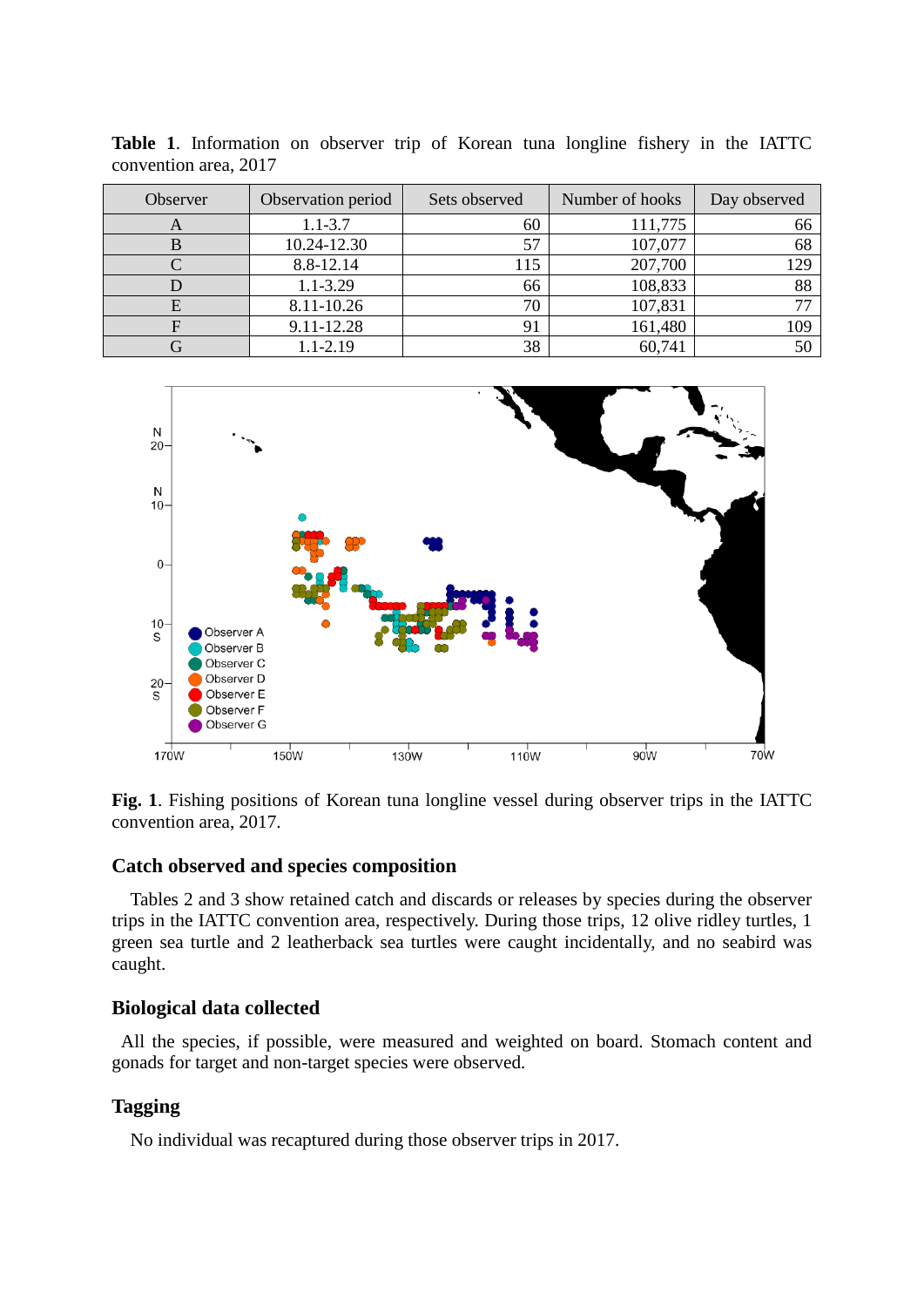| Group             | <b>Species</b>         | <b>Observer A</b> |        | <b>Observer B</b> |        | <b>Observer C</b> |         | <b>Observer D</b> |        |
|-------------------|------------------------|-------------------|--------|-------------------|--------|-------------------|---------|-------------------|--------|
|                   |                        | Number            | Weight | Number            | Weight | Number            | Weight  | Number            | Weight |
| <b>Tunas</b>      | Albacore               |                   |        | 67                | 1,189  | 151               | 2,371   | 46                | 814    |
|                   | Bigeye tuna            | 561               | 31,372 | 521               | 25,976 | 1,087             | 67,213  | 668               | 42,068 |
|                   | Skipjack               | 30                | 270    | 16                | 151    | 44                | 337     | 40                | 360    |
|                   | Yellowfin tuna         | 78                | 3,961  | 49                | 1,680  | 403               | 14,917  | 82                | 2,886  |
|                   | <b>Black marlin</b>    |                   |        |                   |        |                   |         |                   | 78     |
|                   | Blue marlin            | 17                | 1,489  | 11                | 917    |                   |         | 44                | 2,854  |
| <b>Billfishes</b> | Indo-Pacific sailfish  |                   |        |                   |        | 33                | 3,065   | 9                 | 178    |
|                   | Shortbill spearfish    | 9                 | 134    | 9                 | 145    | 29                | 381     |                   | 15     |
|                   | Striped marlin         | 21                | 938    | 4                 | 195    | 12                | 385     | 5                 | 226    |
|                   | Swordfish              | 183               | 12,655 | 87                | 5,938  | 149               | 8,710   | 54                | 3,368  |
|                   | <b>Blue</b> shark      |                   |        | 42                | 678    |                   |         |                   |        |
| <b>Sharks</b>     | Pelagic thresher shark |                   |        | $\overline{2}$    | 149    |                   |         |                   |        |
|                   | Bigeye thresher shark  |                   |        |                   | 25     |                   |         |                   |        |
|                   | Silky shark            |                   |        |                   |        | 49                | 1,845   |                   |        |
| <b>Others</b>     | Escolar                |                   |        | 94                | 1,463  |                   |         |                   |        |
|                   | Ocean sunfish          |                   |        |                   |        |                   | 100     |                   |        |
|                   | Opah                   | 29                | 1,620  | 13                | 754    | 20                | 1,054   | 13                | 844    |
|                   | Smith's escolar        | 56                | 762    |                   |        | 333               | 4,711   | 25                | 258    |
|                   | Wahoo                  | 14                | 173    | 20                | 252    | 81                | 1,094   | 19                | 235    |
|                   | Other fishes           |                   |        | 3                 | 65     | 11                | 75      |                   |        |
| <b>Sum</b>        |                        | 998               | 53,373 | 939               | 39,577 | 2,403             | 106,258 | 1,007             | 54,183 |

**Table 2**. Total retained catch by species recorded during observer trip in the IATTC convention area, 2017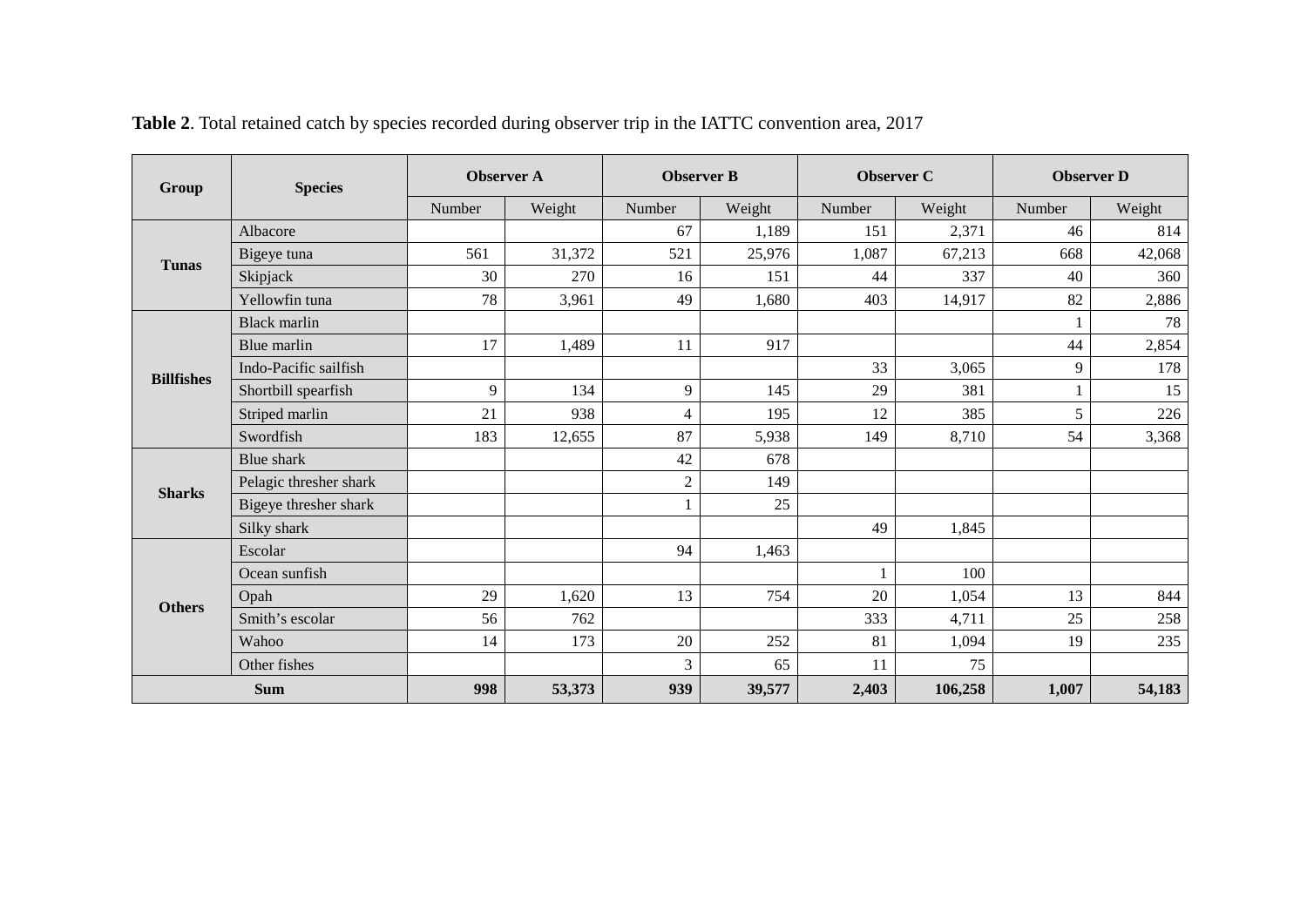| Group             | <b>Species</b>         | <b>Observer E</b> |        | <b>Observer F</b> |        | <b>Observer G</b> |        |
|-------------------|------------------------|-------------------|--------|-------------------|--------|-------------------|--------|
|                   |                        | Number            | Weight | Number            | Weight | Number            | Weight |
| <b>Tunas</b>      | Albacore               | 34                | 590    | 314               | 5,363  | 181               | 2,710  |
|                   | Bigeye tuna            | 375               | 23,020 | 924               | 49,892 | 279               | 18,349 |
|                   | Skipjack               | 15                | 140    | 34                | 257    | 25                | 221    |
|                   | yellowfin tuna         | 100               | 4,222  | 239               | 7,357  | 32                | 1,355  |
|                   | <b>Black marlin</b>    |                   |        |                   |        |                   |        |
|                   | Blue marlin            | 1                 | 94     | 31                | 2,389  | 12                | 1,103  |
| <b>Billfishes</b> | Indo-Pacific sailfish  | 12                | 974    |                   |        |                   |        |
|                   | Shortbill spearfish    | 28                | 394    | 18                | 255    | 12                | 67     |
|                   | Striped marlin         | $\overline{7}$    | 344    | 3                 | 139    | 6                 | 259    |
|                   | Swordfish              | 37                | 2,495  | 151               | 11,300 | 45                | 3,332  |
|                   | <b>Blue</b> shark      |                   |        |                   |        |                   |        |
| <b>Sharks</b>     | Pelagic thresher shark |                   |        |                   |        |                   |        |
|                   | Bigeye thresher shark  |                   |        |                   |        |                   |        |
|                   | Silky shark            |                   |        |                   |        |                   |        |
|                   | Escolar                | 83                | 1,113  | 400               | 4,697  | 21                | 377    |
| <b>Others</b>     | Ocean sunfish          | $\overline{3}$    | 148    |                   |        |                   |        |
|                   | Opah                   | 17                | 885    | $\,8\,$           | 283    | 17                | 872    |
|                   | Smith's escolar        |                   |        |                   |        |                   |        |
|                   | Wahoo                  | 14                | 207    | 67                | 846    | 10                | 154    |
|                   | Other fishes           | 4                 | 44     | 11                | 152    |                   |        |
| <b>Sum</b>        |                        | 730               | 34,670 | 2,200             | 82,930 | 640               | 28,799 |

**Table 2 cont.**. Total retained catch by species recorded during observer trip in the IATTC convention area, 2017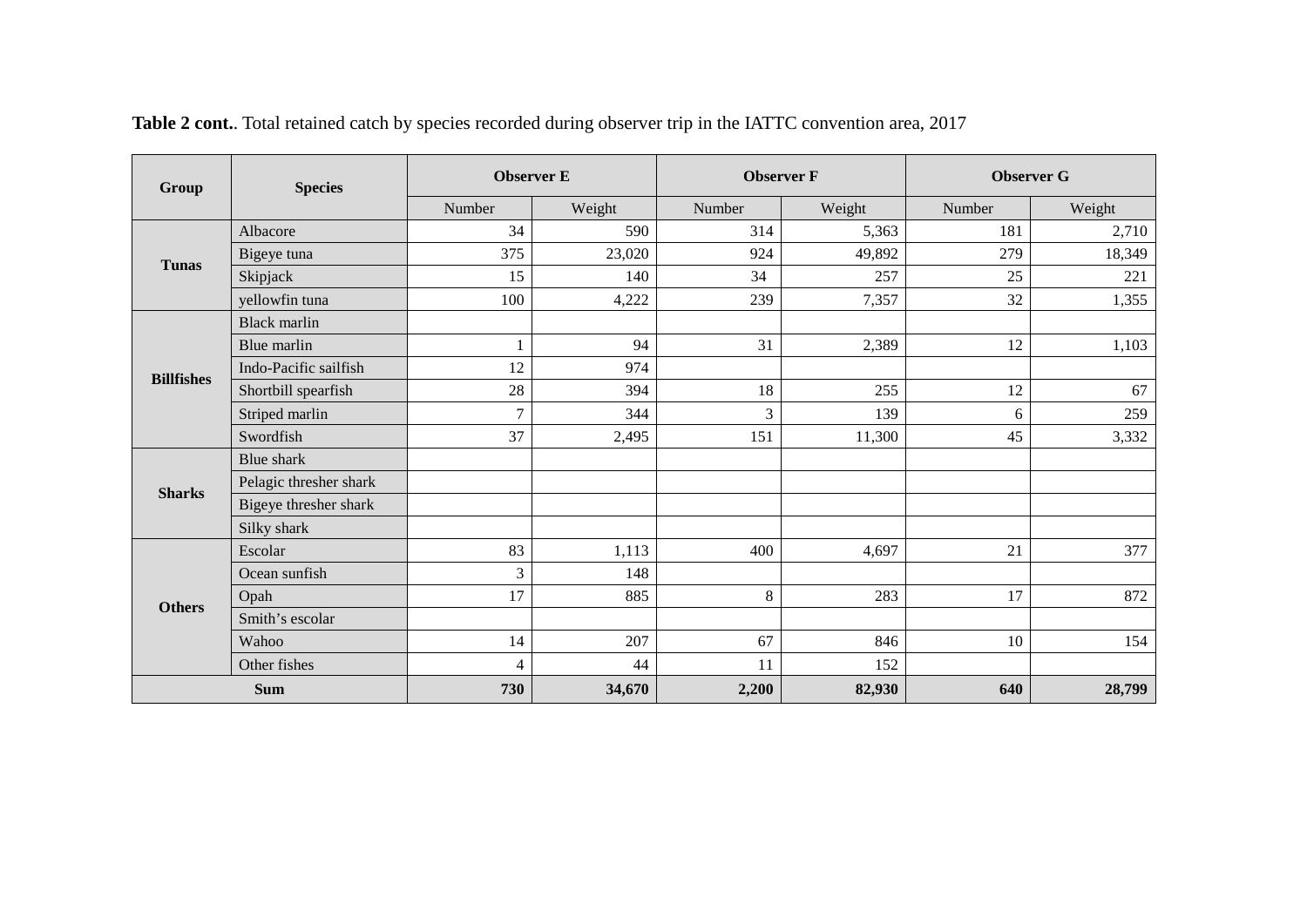| Group             | <b>Species</b>             | <b>Observer A</b> | <b>Observer B</b> | <b>Observer C</b> | <b>Observer D</b> | <b>Observer E</b> | <b>Observer F</b>       | <b>Observer G</b> |
|-------------------|----------------------------|-------------------|-------------------|-------------------|-------------------|-------------------|-------------------------|-------------------|
| <b>Tunas</b>      | Albacore                   |                   |                   |                   |                   |                   | 5                       |                   |
|                   | Bigeye tuna                | 53                | 16                | $\overline{4}$    | 27                | 10                | 18                      | $\overline{2}$    |
|                   | Skipjack                   | $\mathbf{1}$      |                   |                   |                   |                   | $\mathbf{1}$            |                   |
|                   | Yellowfin tuna             | $\overline{2}$    | $\overline{2}$    | 5                 | 16                | $\overline{3}$    | $\overline{4}$          |                   |
|                   | Blue marlin                | $\mathbf{1}$      | 3                 |                   | 3                 |                   | $\overline{\mathbf{4}}$ |                   |
|                   | Indo-Pacific sailfish      |                   |                   |                   |                   |                   |                         |                   |
| <b>Billfishes</b> | Shortbill spearfish        |                   | 1                 | $\overline{2}$    |                   |                   | 1                       |                   |
|                   | Striped marlin             |                   |                   |                   | $\overline{c}$    |                   |                         |                   |
|                   | Swordfish                  | 15                | 10                | 13                | 34                | 6                 | 24                      |                   |
|                   | Bigeye sandtiger shark     |                   |                   |                   |                   |                   |                         |                   |
|                   | Bigeye thresher shark      | 14                | $\overline{c}$    | 41                | 39                |                   | 22                      |                   |
|                   | <b>Blue</b> shark          | 133               | 28                | 146               | 43                | $\overline{7}$    | 96                      | 4                 |
|                   | Common thresher shark      | $\overline{2}$    |                   |                   |                   |                   | 19                      |                   |
|                   | Crocodile shark            | 176               | 24                | 217               | 103               | 57                | 385                     |                   |
|                   | Longfin Mako shark         |                   | 1                 |                   | $\sqrt{2}$        |                   | 1                       |                   |
|                   | Oceanic whitetip shark     | 10                | $\mathbf{1}$      | 16                | 8                 |                   | 3                       |                   |
|                   | Pelagic Thresher Shark     | 4                 | 8                 |                   | 3                 | $\tau$            |                         |                   |
|                   | Sandbar shark              |                   |                   |                   |                   |                   | 11                      |                   |
| <b>Sharks</b>     | Scalloped hammerhead shark |                   | 1                 | 14                |                   |                   |                         |                   |
|                   | <b>Hammerhead Shark</b>    |                   |                   |                   |                   |                   | 21                      |                   |
|                   | Shortfin mako shark        | $\mathbf{1}$      |                   | 5                 |                   |                   | $\mathbf{1}$            |                   |
|                   | Silky shark                | 6                 |                   |                   | 31                |                   | 3                       |                   |
|                   | Smalltooth shark           |                   |                   |                   |                   |                   |                         |                   |
|                   | Smooth Hammerhead Shark    | $\overline{2}$    |                   |                   |                   |                   |                         |                   |
|                   | Thresher sharks            |                   |                   |                   |                   |                   |                         |                   |
|                   | Velvet dogfish             | 25                | 12                | 27                | 275               | 14                | 26                      |                   |
|                   | Other sharks               |                   |                   |                   |                   |                   | $\overline{4}$          |                   |
|                   | Olive ridley sea turtle    | 12                |                   |                   |                   |                   |                         |                   |
| <b>Turtles</b>    | Green sea turtle           | $\mathbf{1}$      |                   |                   |                   |                   |                         |                   |
|                   | Leatherback sea turtle     | $\overline{2}$    |                   |                   |                   |                   |                         |                   |
| <b>Sum</b>        |                            | 460               | 110               | 491               | 590               | 105               | 649                     | 8                 |

**Table 3**. Number of discarded or released species during observer trip in the IATTC convention area, 2017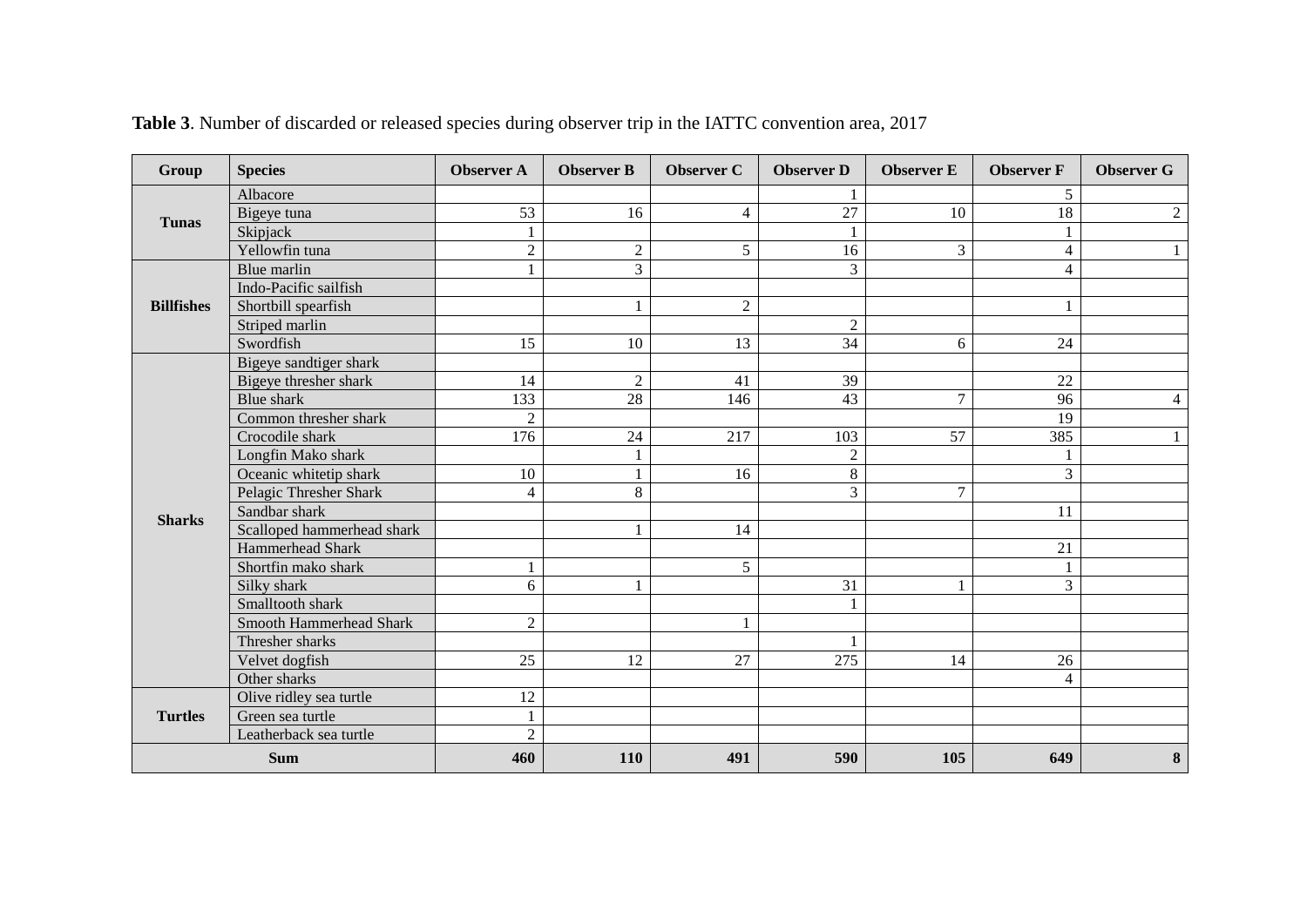|                                                                                               |                                         | <b>IATTC Convention Area</b>        | Report of the National Observer Programs for pelagic fisheries under the |                         |  |
|-----------------------------------------------------------------------------------------------|-----------------------------------------|-------------------------------------|--------------------------------------------------------------------------|-------------------------|--|
| <b>Observer Program</b>                                                                       |                                         |                                     |                                                                          |                         |  |
| Reporting CPC<br>Korean National Scientific Observer Program<br>Corea<br>Name of the program: |                                         |                                     |                                                                          |                         |  |
| Scientific contact:                                                                           | Doo Nam Kim                             |                                     | Email:                                                                   | doonam@korea.kr         |  |
|                                                                                               |                                         |                                     |                                                                          |                         |  |
| 2017<br>Year start:                                                                           | Vessel type monitored:                  |                                     | Longline                                                                 |                         |  |
| Average number of vessels Observed per year:                                                  |                                         | 10                                  |                                                                          |                         |  |
| Observer Program: Data Recorded from interactions with fishing operations                     |                                         |                                     |                                                                          |                         |  |
| Level data record:                                                                            | By set or fishing operation             |                                     | Other:                                                                   |                         |  |
| Frequency record:                                                                             | ALL set operation including zero catch  |                                     | Other:                                                                   |                         |  |
|                                                                                               |                                         |                                     |                                                                          |                         |  |
|                                                                                               |                                         |                                     |                                                                          |                         |  |
| Data recorded please check if the<br>following information is recorded                        | target species                          | Non-target commercial               | Other bycatch spp                                                        |                         |  |
| Catch estimates (Kg/No.)                                                                      | $\boxed{\text{ }}\square$               | spp<br>☑                            | ☑                                                                        |                         |  |
| Dead discards                                                                                 | $\boxed{\textcolor{blue}{\mathcal{L}}}$ | ☑                                   | ☑                                                                        |                         |  |
| Releases alive                                                                                | ☑                                       | ⊡                                   | ⊡                                                                        |                         |  |
|                                                                                               |                                         |                                     |                                                                          |                         |  |
|                                                                                               |                                         |                                     |                                                                          |                         |  |
|                                                                                               |                                         |                                     |                                                                          |                         |  |
|                                                                                               |                                         |                                     | Record on conditions of discards and reasons for                         | $\Box$ YES              |  |
| Main taxa groups monitor by Observers                                                         | $\sqrt{YES}$                            |                                     | Reason(s) for discard of commercial catches                              | ☑                       |  |
| Fish target spp                                                                               | ☑                                       |                                     | General state of live discards                                           | $\boxed{\vee}$          |  |
| All fish species (sharks/rays)                                                                | ☑                                       |                                     |                                                                          |                         |  |
| Sea turtles                                                                                   | ☑<br>☑                                  |                                     |                                                                          |                         |  |
| Seabirds<br>Mammals                                                                           | ☑                                       |                                     |                                                                          |                         |  |
| Other taxa (specify)                                                                          |                                         |                                     |                                                                          |                         |  |
|                                                                                               |                                         |                                     |                                                                          |                         |  |
|                                                                                               |                                         |                                     |                                                                          |                         |  |
| <b>Biological sampling and samples</b><br>collections                                         | Non-target<br>target sp<br>sp           | <b>Bycatch</b>                      | <b>Vessel information recorded</b>                                       | $\Box$ YES              |  |
| Species identification (photo)                                                                | $\boxed{\mathbf{v}}$<br>⊡               | $\boxed{\omega}$                    | ID, Name                                                                 | $\boxed{\mathbf{z}}$    |  |
| Size & weight measurement                                                                     | $\boxed{\omega}$<br>$\boxed{\text{ }}$  | $\boxdot$                           | <b>IMO Number</b>                                                        | $\boxed{\mathbf{z}}$    |  |
| Sex and/or fecundity status                                                                   | $\boxed{5}$<br>$\boxed{\text{ }}$       | $\boxdot$                           | LOA, GRT, HP                                                             | $\boxed{\mathbf{z}}$    |  |
| Hard parts (otoliths, spines)                                                                 | $\Box$<br>□                             | □                                   | Main gear(s) opertion                                                    | $\boxed{\mathbf{v}}$    |  |
| Tissues (muscle, gonads, blood)                                                               | $\Box$<br>□                             | $\Box$                              | Electronics (GPS, sonar)                                                 | $\boxdot$               |  |
| Tagging (release)                                                                             | $\boxed{\text{v}}$<br>$\Box$            | □                                   | Home port                                                                | $\boxed{\text{2}}$      |  |
|                                                                                               |                                         |                                     |                                                                          |                         |  |
|                                                                                               |                                         |                                     |                                                                          |                         |  |
| At fishing operation please check if the                                                      | Start<br>⊡к€е                           | End                                 | Environmental data recorded                                              |                         |  |
| following information is recorded                                                             | operation                               | operation                           |                                                                          | $\n  YES\n$             |  |
|                                                                                               | □                                       |                                     | Sea surface temperature                                                  | ⊡                       |  |
| Fishing on FADs or not                                                                        | □                                       |                                     | At gear catch sea temp.                                                  | $\overline{\mathbb{L}}$ |  |
| Gear type                                                                                     | ⊡                                       |                                     | Depth of gear operation                                                  | $\boxed{\mathcal{S}}$   |  |
| Geo-position (lat - lon)                                                                      | ⊡<br>⊡                                  | ☑                                   | Wind speed and direction                                                 | $\boxed{\mathcal{S}}$   |  |
| Date/Type operation<br>Bait type                                                              | ⊡<br>⊡<br>⊡                             | $\boxed{\underline{\triangledown}}$ | Other environmental data                                                 |                         |  |